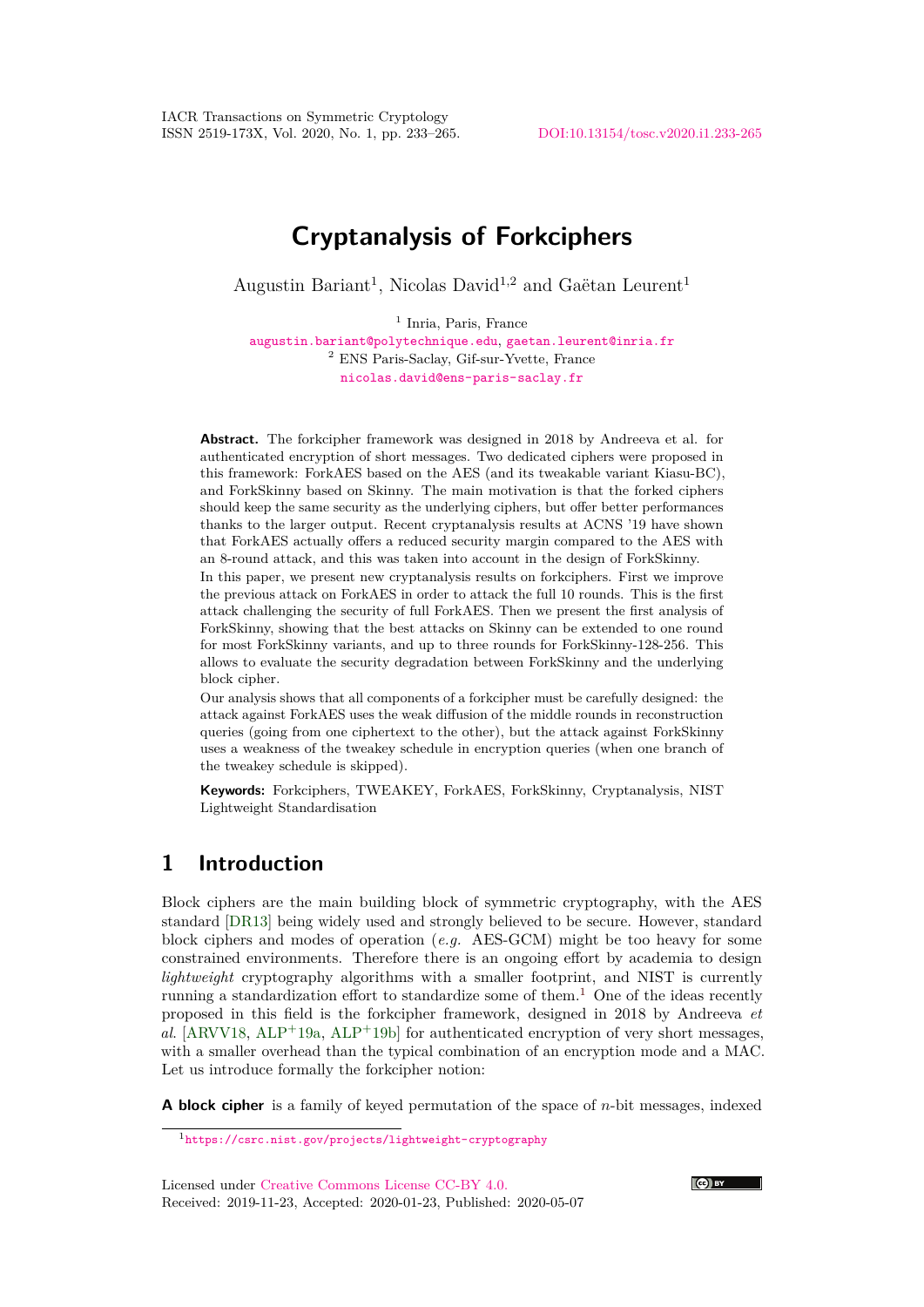<span id="page-1-0"></span>

**Figure 1:** Illustration of an encryption by a forkcipher. Each box corresponds to several rounds of a block cipher round function.

by a *k*-bit key:

$$
E: \{0,1\}^k \times \{0,1\}^n \to \{0,1\}^n
$$

$$
K, P \mapsto C.
$$

When the key is chosen randomly, a block cipher should behave like a pseudo-random permutation. Concrete block ciphers consist generally of a round function iterated a specific number of times  $r_{\text{tot}}$  with a subkey addition between each round.

**A tweakable block cipher** has an extra *t*-bit input called a tweak, generally assumed to be chosen by the adversary:

$$
\widetilde{E}: \{0,1\}^k \times \{0,1\}^t \times \{0,1\}^n \to \{0,1\}^n
$$

$$
K, T, P \mapsto C.
$$

When the key is chosen randomly, a tweakable block cipher should behave like a family of independent pseudo-random permutations indexed by the tweak, even if the tweak is public or chosen by the adversary. Several recent tweakable block ciphers follow the tweakey construction [\[JNP14\]](#page-30-1), where the tweak and key are processed together to generate the subkeys for each round.

**A (tweakable) fork cipher** is a generalization that outputs two *n*-bit ciphertexts rather than one:

$$
\widetilde{F}: \{0,1\}^k \times \{0,1\}^t \times \{0,1\}^n \to \{0,1\}^n \times \{0,1\}^n
$$

$$
K, T, P \mapsto C_0, C_1.
$$

For each key and tweak, the functions from the input (*P*) to each half of the output  $(P \mapsto C_0$  and  $P \mapsto C_1$ ) should be a permutation, and the corresponding family should be a secure tweakable block cipher (See Figure [1\)](#page-1-0). In addition to encryption queries  $(P \mapsto C_0 \| C_1)$  and decryption queries  $(C_i \mapsto P)$ , the security model of forkciphers also considers so-called *reconstruction queries*, which take  $C_0$  as input and  $C_1$  as output (or vice-versa).

A forkcipher is built from an iterated block cipher by applying the round function  $r_i$  times to the plaintext (with subkeys  $1, \ldots, r_i$ ), then forking the state, and computing independently both ciphertexts: applying  $r_0$  rounds in the first branch (with subkeys  $r_i+1, \ldots, r_i+r_0$  and  $r_1$  rounds in the second branch (with subkeys  $r_i+r_0+1, \ldots, r_i+r_0+r_1$ ).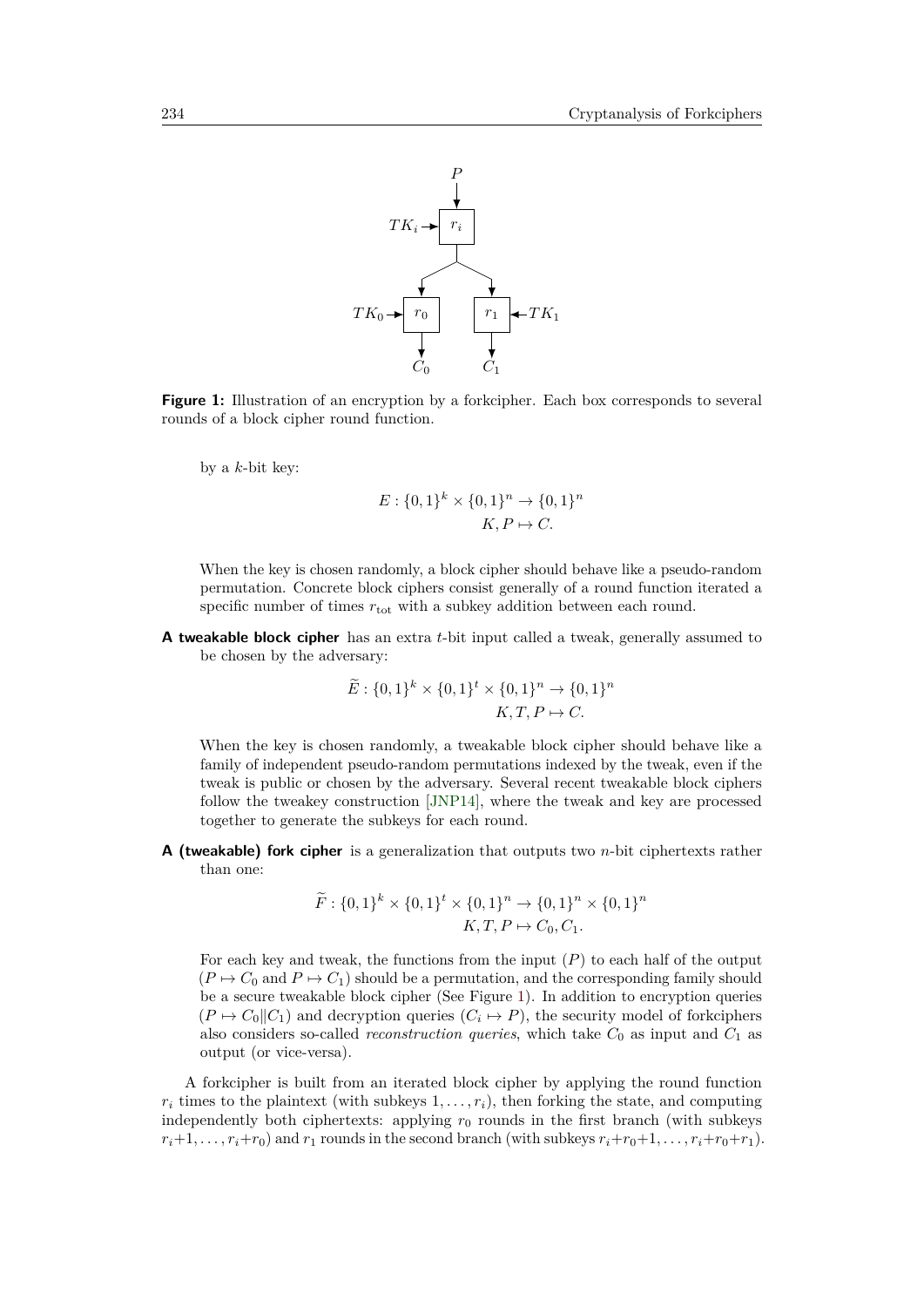The subkeys are generated by extending the tweakey schedule to produce  $r_i + r_0 + r_1$ subkeys rather than  $r_{\text{tot}}$  in the original block cipher (depending on the design, some extra whitening keys might be used).

In most cases,  $r_0 = r_1 \ge r_{\text{tot}}/2$  and  $r_i + r_0 = r_{\text{tot}}$ . This ensures that all queries go through at least  $r_{\text{tot}}$  rounds (including reconstruction queries), so that the forkcipher is expected to be as secure as the underlying (tweakable) block cipher. In particular encryption queries  $P \mapsto C_0$  correspond exactly to the original block cipher.

The forkcipher can be used directly for authenticated encryption of short messages of less than one block, without needing a mode of operation (using the nonce as tweak). The cost to process the message will be roughly 1.5 block cipher calls, while block cipher-based modes require at least 2 block cipher calls.

Andreeva *et. al* have proposed two dedicated forkciphers using this framework: ForkAES [\[ARVV18\]](#page-29-0) based on the AES round function [\[DR13\]](#page-30-0), and ForkSkinny [\[ALP](#page-29-1)<sup>+</sup>19a,  $ALP+19b$  $ALP+19b$  based on the Skinny round function [\[BJK](#page-29-3)+16]. ForkSkinny has been submitted to the NIST Lightweight Cryptography standardization process and has been selected to the second round.

## **1.1 Our Results**

In this paper we present new cryptanalysis results on both forkciphers primitives designed by Andreeva *et al.*

**ForkAES.** Previous results by Banik *et al.* [\[BBJ](#page-29-4)+19] have shown that ForkAES is weaker than AES, because reconstruction queries are easier to attack than encryption or decryption queries. Indeed, a reconstruction query goes through decryption rounds followed by encryption rounds, and this strongly limits the diffusion around the middle. This leads to a truncated differential attack against 8 rounds.

In Section [2,](#page-4-0) we extend this attack from 8 rounds to the full 10 rounds by introducing two new ideas. First, we consider weak keys such that the diffusion in the middle rounds is even weaker than usual. Second, instead of considering a single pair of texts with a particular difference, we consider two related pairs simultaneously, so that if one pair follows the characteristic, then the second pair will also follow it with high probability.

We give several attacks with a varying fraction of weak keys, as shown in Table [1;](#page-3-0) for each attack the expected complexity is lower than  $2^{127} \times \epsilon$ , where  $\epsilon$  corresponds to the fraction of weak keys. In particular, the last attack can target the full keyspace with an expected complexity of  $2^{125}$ .

Even though the attacks are not practical, these are the first that break the security claim of the full ForkAES. In particular, it shows that ForkAES offers a significantly lower security that the underlying block cipher AES, where the best attacks reach only 7 rounds.

**ForkSkinny.** In Section [3,](#page-15-0) we show attacks against several variants of ForkSkinny. Fork-Skinny has more rounds than Skinny in reconstruction queries to limit the impact of the weaker diffusion, but the parameters used by the designers have a bad interaction with the tweakey schedule. We rely on two well-known properties of the Skinny tweakey schedule. First, each round uses only key material from one half of the key (depending on the parity of the round number). Second, some tweakey differences lead to inactive round keys every 30 rounds because differences cancel out (the tweakey schedule is linear).

In particular, when  $r_0$  is odd, encryption queries for  $C_1$  have two consecutive rounds that use key material from the same half of the master key. Moreover, when  $r_0 = 27$ , encryption queries for  $C_1$  have 27 rounds of "blank" key schedule; this allows to have two consecutive cancellation events (cancellation at round *i* is followed by a round using the inactive half of the key, then 27 blank rounds, another round with the inactive half,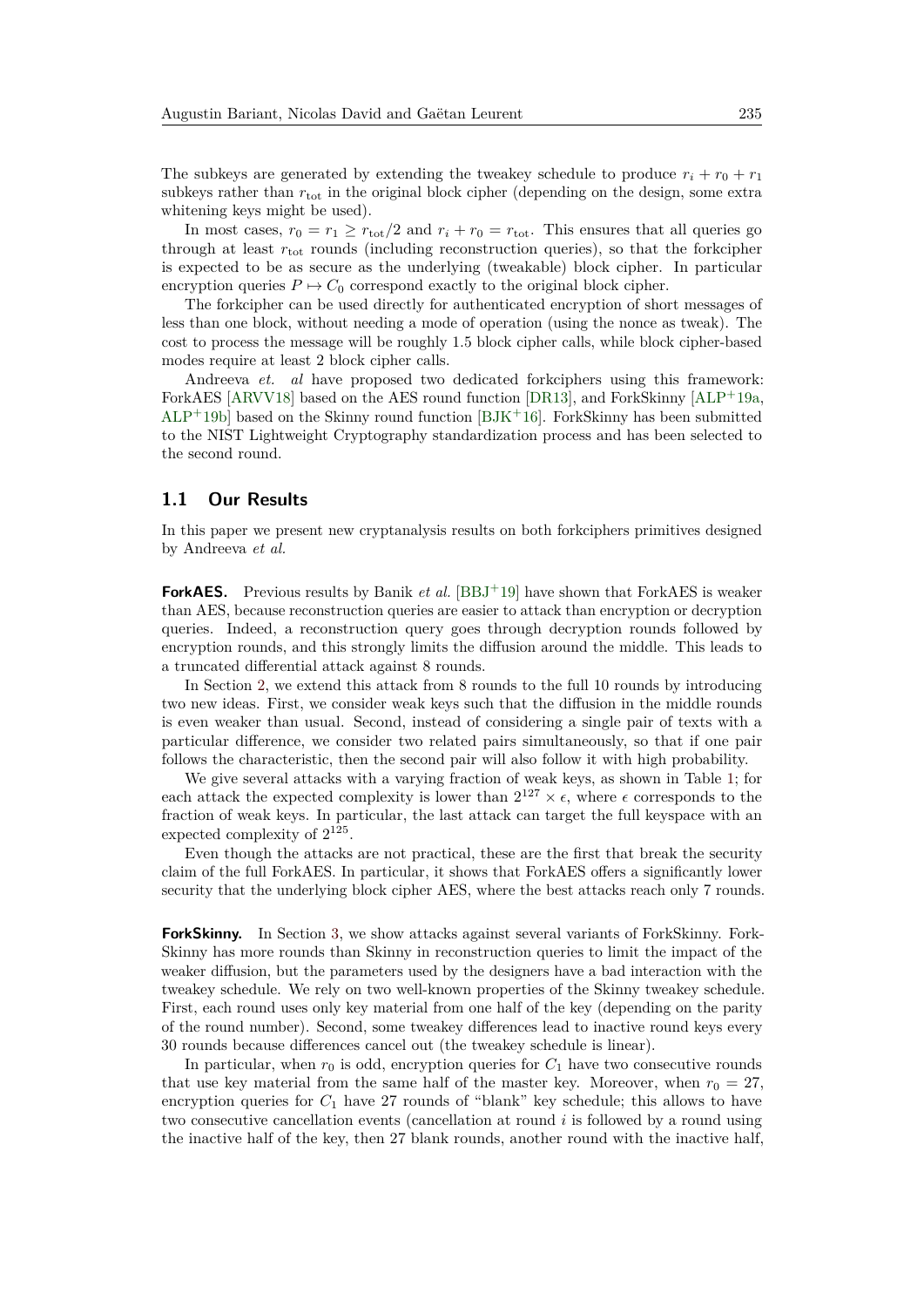| Algorithm              | Attack Type                            | Rds.         | Data               | Time               | Mem.                   | $\epsilon$ | Reference            |
|------------------------|----------------------------------------|--------------|--------------------|--------------------|------------------------|------------|----------------------|
| $AES-128$<br>$AES-128$ | Square<br>Impossible Diff.             | 6            | $2^{32}$<br>2106.2 | $2^{71}$<br>2110.2 | $2^{32}$<br>$2^{90.2}$ |            | [DKR97]<br>[MDRMH10] |
| $AES-128$              | Meet in the Middle                     | 7.           | $2^{97}$           | 299                | $2^{98}$               | 1          | [DFJ13]              |
| Kiasu-BC               | Square                                 |              | $2^{48.5}$<br>2116 | 243.6<br>2116      | $2^{41.7}$<br>286      |            | [DEM16]              |
| Kiasu-BC<br>Kiasu-BC   | Meet in the Middle<br>Impossible Diff. | 8            | $2^{118}$          | 2120.2             | $2^{102}$              |            | [MAY16]<br>[DL17]    |
| Kiasu-BC               | Boomerang                              | 8            | $2^{103}$          | $2^{103}$          | 260                    | 1          | [DL17]               |
| $ForkAES - -4 - 4$     | Impossible Diff.                       | $\mathsf{R}$ | $2^{39.5}$         | $2^{47}$           | $2^{35}$               |            | $[BBJ+19]$           |
| $ForkAES$ --4-4        | Reflection Diff.                       | 8            | $2^{35}$           | $2^{35}$           | 233                    | 1          | $[BBJ+19]$           |
| $ForkAES$ - $5-5$      | Truncated Diff.                        | 10           | $2^{74.5}$         | $2^{75}$           | $2^{59.5}$             | $2^{-32}$  | Sect. $2.4$          |
| $ForkAES$ - $5-5$      | Truncated Diff.                        | 10           | $2^{100.5}$        | 2114               | 280.5                  | $2^{-4}$   | Sect. 2.5.2          |
| $ForkAES$ - $-5-5$     | Truncated Diff.                        | 10           | $2^{119}$          | $2^{125}$          | 283                    |            | Sect. 2.5.3          |

<span id="page-3-0"></span>**Table 1:** Cryptanalysis results against AES, Kiasu-BC, and ForkAES (excluding optimized brute-force). The Time column corresponds to the expected time, and  $\epsilon$  to the fraction of weak keys targeted by the attack.

**Table 2:** Cryptanalysis results against Skinny and ForkSkinny.

| Algorithm                                                 | Attack Type         | Rds. | Data        | Time   | Mem.      | Reference   |
|-----------------------------------------------------------|---------------------|------|-------------|--------|-----------|-------------|
| Skinny-128-256                                            | RK Impossible Diff. | 23   | 2124.5      | 2251.5 | $2^{248}$ | [LGS17]     |
| $(256$ -bit key $)$                                       | RK Impossible Diff. | 23   | 2124.5      | 243.5  | 2155.5    | [SMB18]     |
| ForkSkinny-128-256<br>$(128$ -bit key $+ 128$ -bit tweak) | RK Impossible Diff. | 24   | $2^{122.5}$ | 2124.5 | 297.5     | Section 3.5 |
| ForkSkinny-128-256                                        | RK Impossible Diff. | 26   | $2^{125}$   | 254.6  | $2^{160}$ | Section 3.6 |
| $(256$ -bit key $)$                                       | RK Impossible Diff. | 26   | $2^{127}$   | 250.3  | 2160      | Section 3.6 |

and a second cancellation event). Since ForkSkinny-128-256 uses  $r_0 = 27$ , this allows to extend the best attacks by three rounds: we have a related-key attack against 24-round ForkSkinny-128-256 with a 128-bit key (corresponding to the parameters used in the NIST submission) and a related-key attack against 26-round ForkSkinny-128-256 with a 256-bit key. These results do not affect the security of the full ForkSkinny because it was designed with a large security margin (the full version of ForkSkinny-128-256 has 48 rounds), but they show that bad parameter choices make it significantly weaker than Skinny.

## <span id="page-3-1"></span>**1.2 Preliminaries**

We will use some differential properties of S-Boxes in our attacks. In the following *S* denotes the S-Box of the cipher being analyzed, with *b* the size of the S-Box.

First we denote by  $\mathcal{P}(\delta_i, \delta_o)$  the probability of having an output difference of  $\delta_o$  if the input difference is  $\delta_i$  through *S*:

$$
\mathcal{P}(\delta_i, \delta_o) = |\{x \in \mathbb{F}_{2^b} : S(x) \oplus S(x \oplus \delta_i) = \delta_o\}| \times 2^{-b}.
$$

For a fixed  $\delta_i$ , there are at most  $2^{b-1}$  values  $\delta_o$  with  $\mathcal{P}(\delta_i, \delta_o) \neq 0$ .

Note that an important cryptographic property of the AES S-Box is that for  $\delta_i \neq 0$ ,  $\mathcal{P}(\delta_i, \delta_o)$  is either  $2^{-7}$ ,  $2^{-6}$  or 0, and for every non-zero  $\delta_i$ , there exists a unique  $\delta_o \in \mathbb{F}_{2^8}$ such that  $\mathcal{P}(\delta_i, \delta_o) = 2^{-6}$ . The inverse AES S-Box also has this property.

We also use the following lemma: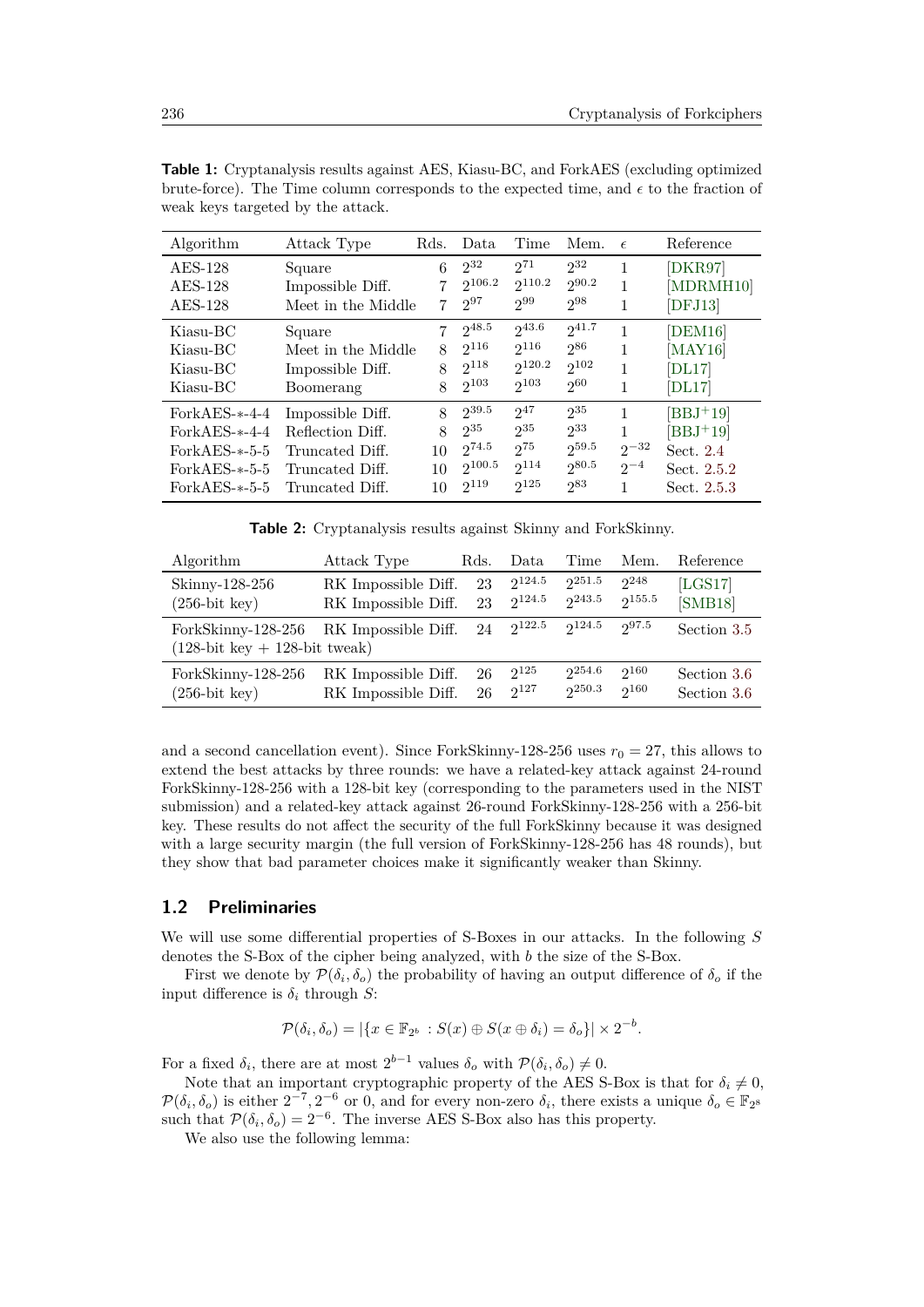<span id="page-4-1"></span>**Lemma 1.** For two random difference  $\delta_{in} \neq 0$ ,  $\delta_{out} \neq 0$ , the equation  $S(x \oplus \delta_{in}) \oplus S(x) =$ *δout has one solution x in average.*

## <span id="page-4-0"></span>**2 Cryptanalysis of ForkAES**

ForkAES [\[ARVV18\]](#page-29-0) is based on the AES standard [\[DR13\]](#page-30-0); more precisely, it is a forked variant of the tweakable block cipher Kiasu-BC [\[JNP14\]](#page-30-1), which reuses the AES round function.

## **2.1 Description of ForkAES**

**The AES round function.** The AES cipher is the most widely used block cipher today, designed by Daemen and Rijmen in 1998, and selected in 2000 after a NIST competition [\[DR13\]](#page-30-0). We focus on AES-128, taking a 128-bit plaintext and a 128-bit key as input and returning a 128-bit ciphertext. The state is represented as a  $4 \times 4$ -byte array, and processed through 10 rounds with the following operations:

- SubBytes applies an S-Box on each byte of the state;
- ShiftRows shifts the second row of the state by 1 cell, the third row by 2 cells, and the last row by 3 cells;
- MixColumns multiplies each column of the state by an MDS matrix:

$$
\mathcal{M} = \begin{bmatrix} 2 & 3 & 1 & 1 \\ 1 & 2 & 3 & 1 \\ 1 & 1 & 2 & 3 \\ 3 & 1 & 1 & 2 \end{bmatrix};\tag{1}
$$

• AddRoundKey xors the state with the round key.

The MixColumns operation is defined over the field  $\mathbb{F}_{2^8}$ , constructed as  $\mathbb{F}_2[X]/(X^8 + X^4 +$  $X^3 + X + 1$ ). For simplicity, we refer to elements of the field using the integer with the same bit representation, with an hexadecimal notation in fixed-with font. In particular, 2 represents the polynomial *X*, and its inverse is represented as 8d.

The final round omits the MixColumns operation, and an initial round key is xored to the state before the first round. The best attack known against the AES can only break 7 of the 10 rounds (See Table [1\)](#page-3-0).

**The tweakable block cipher Kiasu-BC.** Kiasu-BC is a tweakable variant of AES designed by Jean, Nikolic, and Peyrin [\[JNP14\]](#page-30-1). It has the same number of rounds as the AES and the round functions are very similar, but it has an additional 64-bit tweak input. The only change between the two primitives is the AddRoundTweak (AT) operation after the AddRoundKey operation of each round, in which the 64-bit tweak is xored to the first two rows of the state. Note that unlike the key of AES, the tweak does not go through a tweak schedule, and is the same on each round.

Since the attacker chooses the tweak, he can use it to inject differences in the state, and cancel a state difference with a tweak difference (similar to the related-key model). Despite the designers' initial claim, for most of the existing attacks on AES there exists an equivalent attack on Kiasu-BC reaching one more round by taking advantage of the tweak. Table [1](#page-3-0) sums up the attacks and their complexities.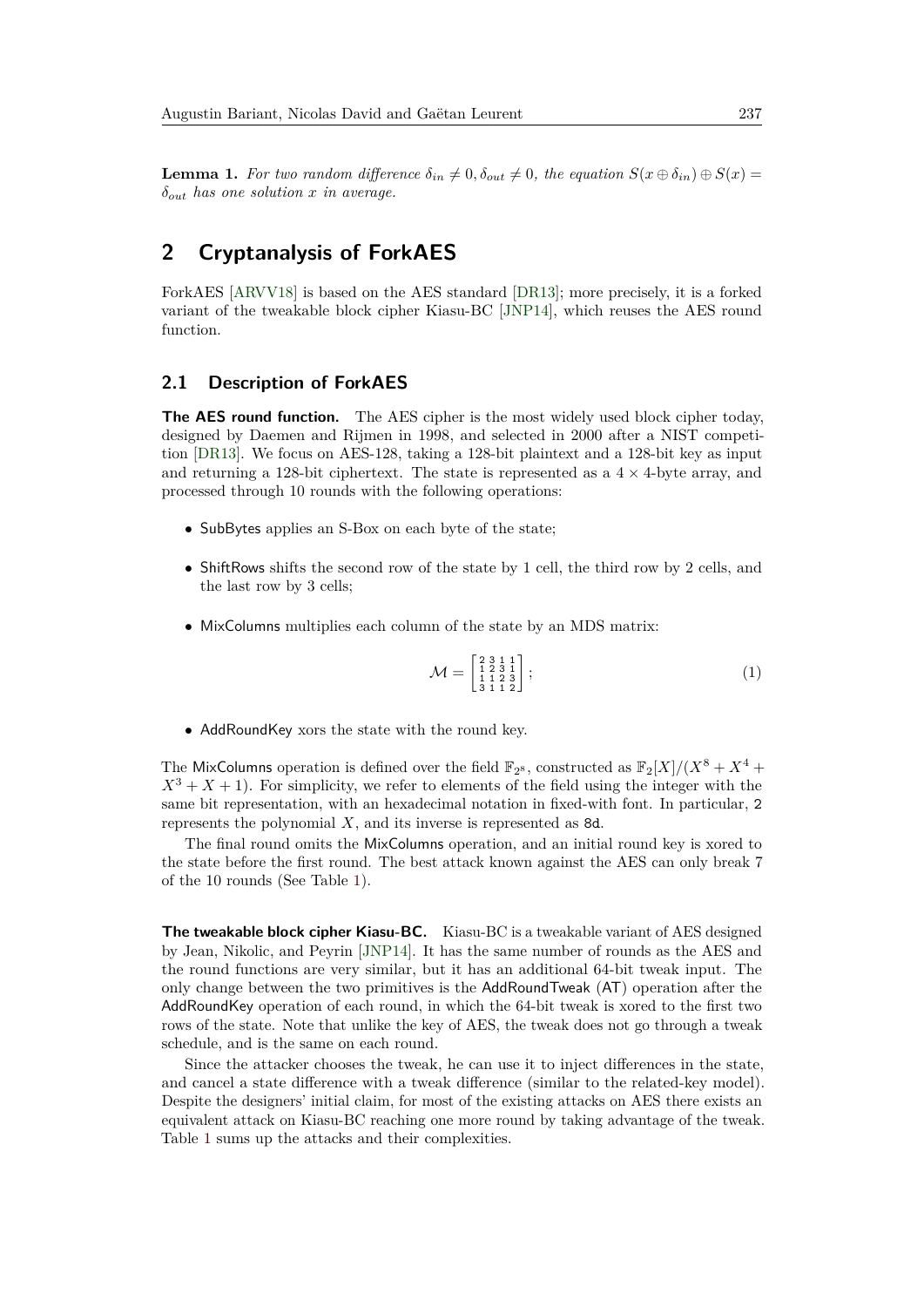**ForkAES.** ForkAES is a forkcipher based on Kiasu-BC. It takes a 128-bit plaintext, a 128-bit key and a 64-bit tweak input and returns two 128-bit ciphertexts  $C_0$  and  $C_1$ derived from the same plaintext. The encryption of the data works almost exactly like Kiasu-BC. To compute  $C_0$  and  $C_1$ , five Kiasu-BC rounds are applied to the plaintext. Then we duplicate the state and compute 5 more Kiasu-BC rounds with different round keys, obtained with an extension of the Kiasu-BC tweakey schedule. This way, we efficiently obtain two ciphertexts that both went through 10 rounds of Kiasu-BC, for a total cost of 15 Kiasu-BC round encryptions.

We denote ForkAES- $r_i$ - $r_0$ - $r_1$  the round reduced ForkAES version composed of  $r_i$  rounds before the forking point, and respectively  $r_0$  and  $r_1$  rounds in each branch. Full ForkAES is therefore ForkAES-5-5-5. For attacks that do not depend on *r<sup>i</sup>* , we denote the round reduced version as ForkAES- $*$ - $r_0$ - $r_1$ .

**Previous results.** Although the designers of ForkAES state "Since we do not introduce any novel design complexities, the security of our forkcipher design can be reduced to the security of the AES and Kiasu ciphers for further type of attacks", this type of encryption provides the attacker with a new oracle: the reconstruction oracle. In this model, the attacker can ask for the second ciphertext  $C_1$  obtained from a chosen ciphertext  $C_0$ . Unlike Kiasu-BC, the path from  $C_0$  to  $C_1$  consists of 5 decryption rounds followed by 5 encryption rounds, which reduces the diffusion around the middle round.

Banik *et al.* exploited the lack of diffusion to revisit attacks against AES and Kiasu-BC and apply them to a larger number of rounds on ForkAES [\[BBJ](#page-29-4)+19]. In particular, they describe a truncated differential attack on ForkAES-<sup>\*</sup>-4-4 with complexity only 2<sup>35</sup>, much lower than the best attacks on Kiasu-BC with 8 rounds.

## <span id="page-5-1"></span>**2.2 Notation**

We denote *x<sup>i</sup>* , *y<sup>i</sup>* , *z<sup>i</sup>* and *w<sup>i</sup>* the states after respectively the AddRoundTweakey, SubBytes, ShiftRows and MixColumns operations of round *i*. For a 128-bit state *s*, we denote *s*[*j*] the *j*-th byte of the state, following the AES byte ordering:<sup>[2](#page-5-0)</sup>

| n |   | 8       |   |
|---|---|---------|---|
|   | 5 | 9       | 3 |
|   | 6 | $^{10}$ |   |
| 3 |   |         | F |

ForkAES forks the state after 5 rounds and transforms it through two different branches into two ciphertexts. The first branch takes round keys  $k_5$  to  $k_{10}$  and the second branch takes round keys  $k_{11}$  to  $k_{16}$ , derived from k with an extended key schedule. We denote the ciphertext obtained from the first branch as  $C_0$  and the ciphertext obtained from the second branch as *C*1.

**Equivalent last rounds.** For the following attacks, we denote  $\widehat{C}_0$  the state after partial inversion of the tenth round (we invert AddRoundTweak, MixColumns and ShiftRows), and  $\hat{k}_{10}$  the equivalent round key of the tenth round (we point out that ForkAES does not omit the MixColumns operation in the last round). The equivalent operation is denoted by  $AK_{10}^{eq}$ . In other words,

$$
\widehat{C}_0 = \mathsf{SR}^{-1}(\mathsf{MC}^{-1}(\mathsf{AT}(C_0))) \qquad \qquad \widehat{k}_{10} = \mathsf{SR}^{-1}(\mathsf{MC}^{-1}(k_{10})).
$$

Similarly, we denote  $\hat{C}_1$  the equivalent output ciphertext and  $\hat{k}_{16}$  the equivalent ultimate round key. The equivalent operation is denoted by  $AK_{16}^{eq}$ . They verify:

$$
\widehat{C}_1 = \mathsf{SR}^{-1}(\mathsf{MC}^{-1}(\mathsf{AT}(C_1))) \qquad \widehat{k}_{16} = \mathsf{SR}^{-1}(\mathsf{MC}^{-1}(k_{16})).
$$

<span id="page-5-0"></span><sup>2</sup>Note that the standard byte ordering for AES and Skinny are not the same.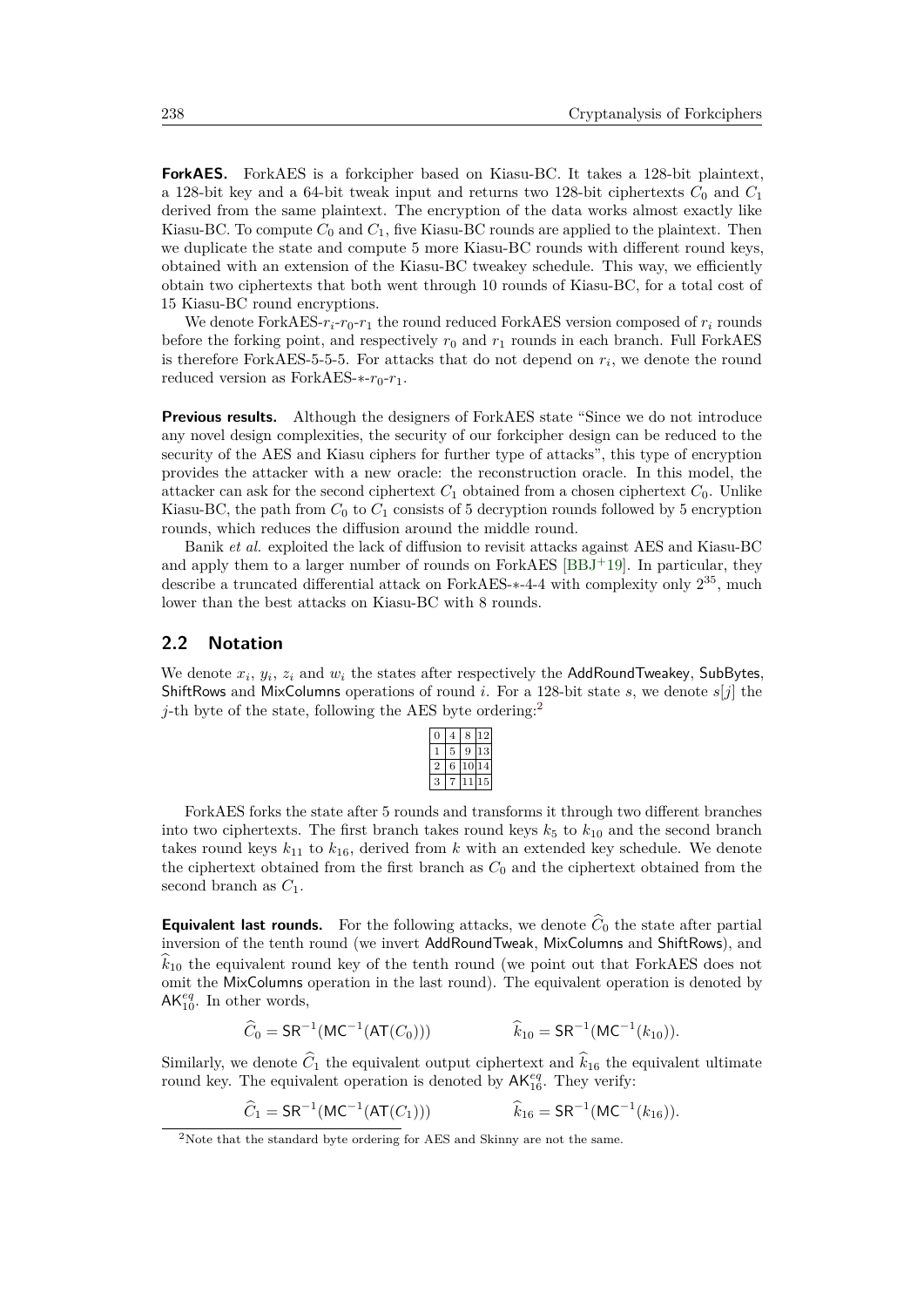We denote by  $(\widehat{C}_0, T)$  the ciphertext  $\widehat{C}_0$  with the tweak *T*. We denote ATK<sub>i</sub> the AddRoundTweakey operation, which combines the AddRoundKey and the AddRoundTweak operations of round *i*. We denote the associated tweakey as  $tk_i = T \oplus k_i$  where *T* is the tweak and  $k_i$  is the round key of round *i*.

## **2.3 Previous Attack Against ForkAES-∗-4-4**

We start by explaining the details of the previous reflection differential attack of Banik et al. [\[BBJ](#page-29-4)<sup>+</sup>19]. This attack is a truncated differential attack exploiting reconstruction query.

### **2.3.1 Truncated Differential Characteristic and Probability**

The attack uses the truncated differential characteristic of Figure [2.](#page-7-0) For each byte of the input, output, and internal state, the characteristic specifies whether there should be a difference or not. We evaluate the probability of the characteristic as the product of the probability of each rounds. The attack has two phases: first we build a structure of  $C_0$ values so that the corresponding pairs have a difference compatible with the characteristic, and we call the reconstruction oracle to get the corresponding  $C_1$ . Then, we look for pairs with the prescribed  $C_1$  difference. If we identify a pair, we assume that the internal states follow the characteristic, and we use this assumption to recover part of the key.

Because we consider ForkAES- $*$ -4-4, round keys of the first branch are  $k_5, k_6, k_7, k_8$  and  $k_9$ , and round keys of the second branch are  $k_{10}$ , $k_{11}$ , $k_{12}$ , $k_{13}$  and  $k_{14}$ . A reconstruction query from  $C_0$  to  $C_1$  starts with the whitening key  $k_9$ , goes through 4 inverse rounds with round keys  $k_8$ ,  $k_7$ ,  $k_6$ , then key  $k_5 \oplus k_{10}$  is xored at the forking point followed by 4 forward rounds with keys  $k_{11}$ ,  $k_{12}$ ,  $k_{13}$  and  $k_{14}$  (final whitening key). We use  $k_9$  and  $k_{14}$  as the equivalent round keys, as defined in Section [2.2:](#page-5-1)

$$
\widehat{k}_9 = \mathsf{SR}^{-1}(\mathsf{MC}^{-1}(k_9)) \qquad \qquad \widehat{k}_{14} = \mathsf{SR}^{-1}(\mathsf{MC}^{-1}(k_{14})).
$$

The input difference of the characteristic is only active on bytes 0,1,2,3, and the tweak difference is active only on the first byte. We can compute the probability of the characteristic as follows:

- $Pr(w_8 \rightarrow z_8) = 2^{-24}$  since three bytes become inactive after inverse MixColumns.
- $Pr(x_8 \rightarrow w_7) = 2^{-8}$  since the difference in byte 0 cancels out the tweak difference.
- $Pr(z_{10} \rightarrow w_{10}) = 2^{-24}$  since three bytes become inactive after MixColumns.
- $Pr(w_{10} \rightarrow x_{11}) = 2^{-8}$  since the difference in byte 0 cancels out the tweak difference.

In total, the probability of the characteristic is  $2^{-64}$ .

#### **2.3.2 Attack Procedure**

While the description given in  $[BBJ+19]$  $[BBJ+19]$  uses a fixed tweak difference, we will not fix it in advance, but we use structures on the tweak to further reduce the complexity of the attack. Moreover, we will show in Section [2.5.1](#page-13-0) that fixing the tweak does not ensure the above probability of going through the characteristic, as the middle rounds can only be satisfied if the tweak difference and the key are compatible.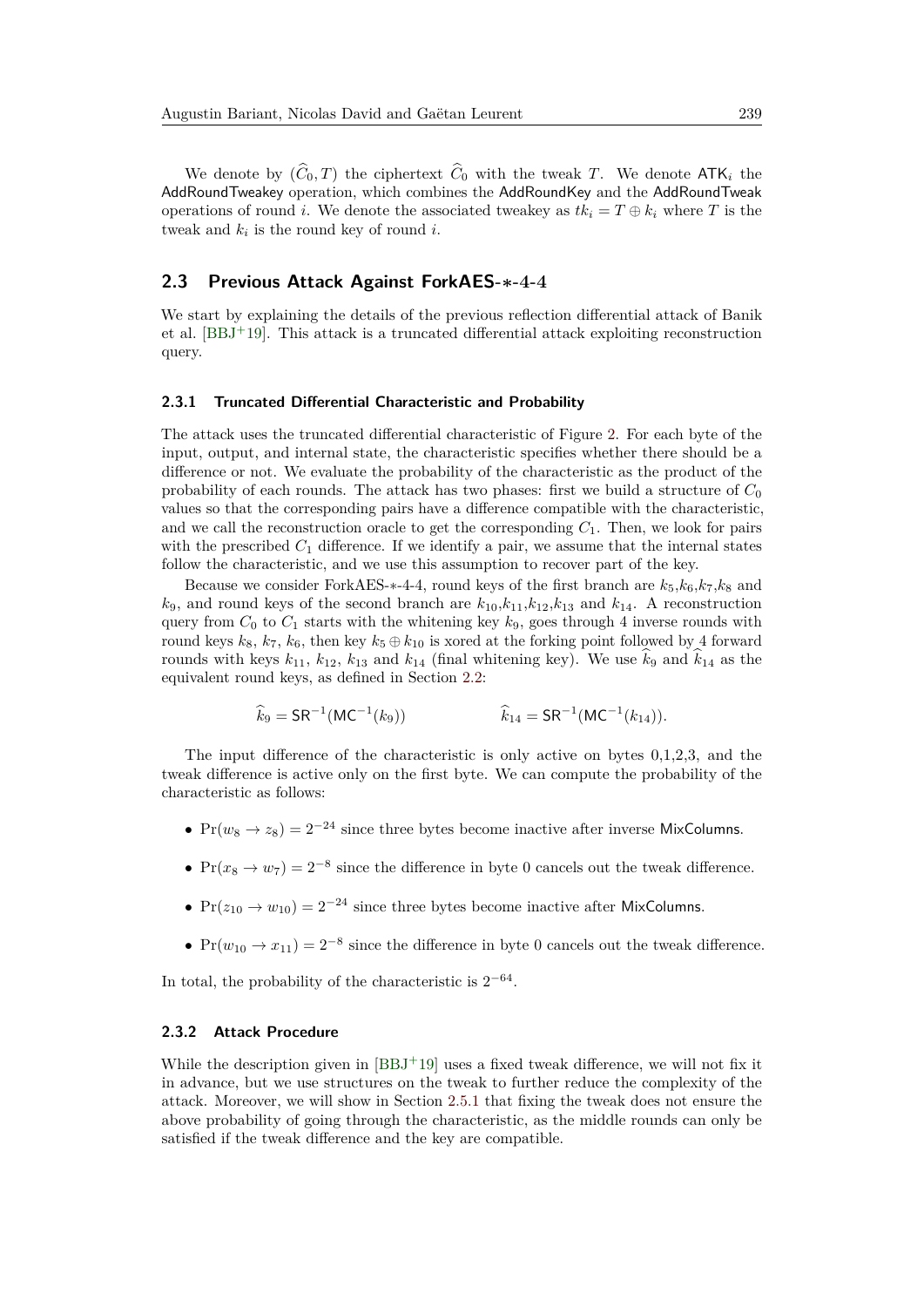<span id="page-7-0"></span>

**Figure 2:** Truncated differential characteristic for ForkAES-∗-4-4.

**Construction of the pairs.** First, we choose arbitrary values for the last three columns of *C*0, along with arbritrary values for all bytes of the tweak except the first one. Iterating over the first byte of the tweak and the values of the first column of *C*<sup>0</sup> gives us a set of  $2^{40}$   $(T, C_0)$  values. Among them, we query  $2^{32.5}$  randomly chosen elements. This gives us  $2^{32.5} \times (2^{32.5} - 1)/2 \approx 2^{64}$  pairs of inputs verifying the input difference of the characteristic. In average, one pair satisfies the characteristic.

**Filtering the pairs.** We can distinguish the right pair from the wrong ones by storing the corresponding  $C_1$  ciphertexts into a hash table, indexed by the values of the three last columns. If a pair of inputs satisfies the characteristic, we detect it as a collision in the hash table. For random pairs of outputs, there is a collision with probability  $2^{-96}$ . As we have  $2^{64}$  pairs stored in the hash table, a random collision occurs with probability  $2^{-32}$ , which can be neglected. The only collision is therefore the right pair.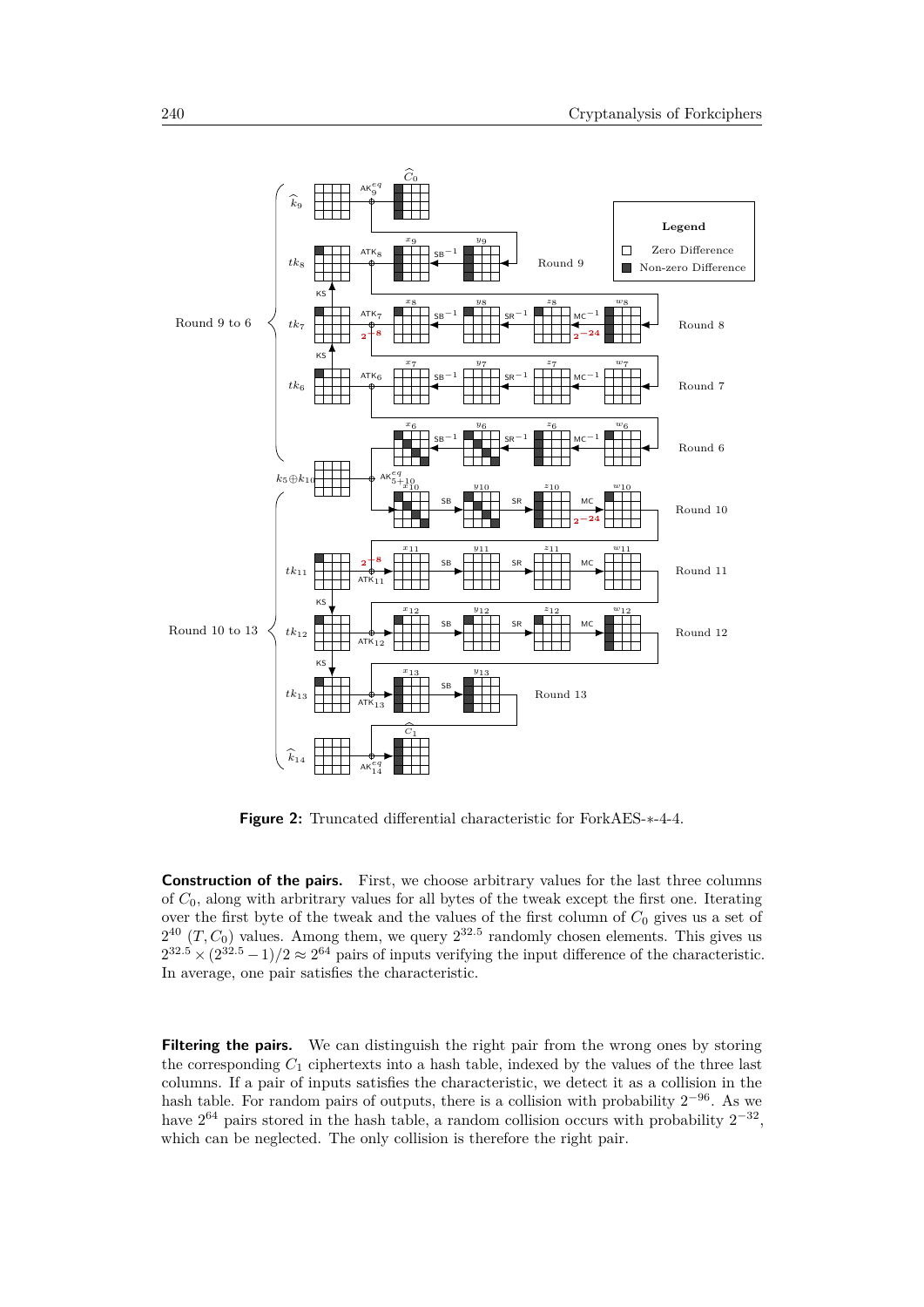**Reducing the key space.** The pair went through the characteristic so the difference in state  $x_{12}$  is exactly the tweak difference. As mentioned in Section [1.2,](#page-3-1) there are only  $2^7$ possible output differences through the S-Box if the input difference is fixed. We can compute these differences from the known tweak difference, and propagate the differences through SR, MC and  $ATK_{13}$  since they are linear operations, in order to get  $2^7$  candidates for the  $x_{13}$  difference. We also know the difference in  $\hat{C}_1$ , therefore the difference in  $y_{13}$ . Using Lemma [1,](#page-4-1) we recover the value of the first column of  $y_{13}$  for each of the  $2^7$  potential differences. Then we can deduce  $2^7$  candidates for the first column of the key  $\hat{k}_{14}$ , from the value of  $y_{13}$  and  $\hat{C}_1$ .

**Full key recovery.** No operation depends specifically on the column position in AES. Kiasu-BC and ForkAES. Consequently, we can iterate this attack by shifting the entire characteristic to another column. We can therefore recover  $2<sup>7</sup>$  candidates for each column of  $\hat{k}_{14}$ . We can invert the key schedule to recover the master key from  $\hat{k}_{14}$ . The  $2^{28}$ candidates are ultimately tested exhaustively.

#### **2.3.3 Complexity Evaluation**

We require  $2^{32.5}$  queries per column, which induces a data complexity of  $2^{34.5}$ . The memory complexity is equivalent to  $2^{32.5}$  AES states to store  $2^{32.5}$  values of  $\hat{C}_0$  in the hash table. The time complexity is  $2^{28}$  encryptions for the final exhaustive search and  $2^{34.5}$  memory accesses for the data processing. Eventually the (Data,Time,Memory) complexity will be:

$$
(D, T, M) = (2^{34.5}, 2^{34.5}, 2^{32.5}).
$$

## <span id="page-8-0"></span>**2.4 Attack Against Full ForkAES for 2 <sup>96</sup> Weak Keys**

We now describe new attacks against ForkAES-∗-5-5, by improving the previous techniques. A reconstruction query from  $C_0$  to  $C_1$  now starts with the whitening key  $k_{10}$ , goes through 5 inverse rounds with round keys  $k_9$ ,  $k_8$ ,  $k_7$ ,  $k_6$ , then key  $k_5 \oplus k_{11}$  is xored at the forking point followed by 5 forward rounds with keys  $k_{12}$ ,  $k_{13}$ ,  $k_{14}$ ,  $k_{15}$  and  $k_{16}$  (final whitening key).

Our first attack targets weak keys such that  $k_5 \oplus k_{11}$  only has zero values on the diagonal; this happens with probability  $2^{-32}$ . Our attack uses a differential characteristic with high probability, shown in Figure [3.](#page-9-0) An important particularity of this characteristic is that if one pair satisfies this characteristic, then it is easy to construct another pair that has a very high chance of satisfying the characteristic as well.

#### **2.4.1 Notation**

To describe our attacks, we use  $\theta$  to denote a non-zero byte difference such that  $\mathcal{P}(\theta, \theta/2)$  = 2<sup>-7</sup>, and λ to denote the unique value such that  $P(θ, λ) = 2<sup>-6</sup>$ . There are 123 values of  $θ$ satisfying this condition. We use Θ to denote the state difference active only on the first byte with  $\Theta[0] = \theta$ . For instance, we can use  $\theta = 10$ ,  $\theta/2 = 08$ ,  $\lambda = a9$ .

### **2.4.2 Differential Characteristic for the First Pair**

First, we guess the first byte of the equivalent key  $\hat{k}_{10}$  and denote it *K*, and we consider input pairs  $p = ((C_0, T), (C'_0, T'))$  of the form:

$$
\widehat{C}_0 = \begin{pmatrix} S(0) \oplus K \\ 0 \\ 0 \\ 0 \end{pmatrix} u, \qquad T = 0, \qquad \widehat{C}'_0 = \begin{pmatrix} S(\theta) \oplus K \\ 0 \\ 0 \\ 0 \end{pmatrix} v, \qquad T' = \Theta
$$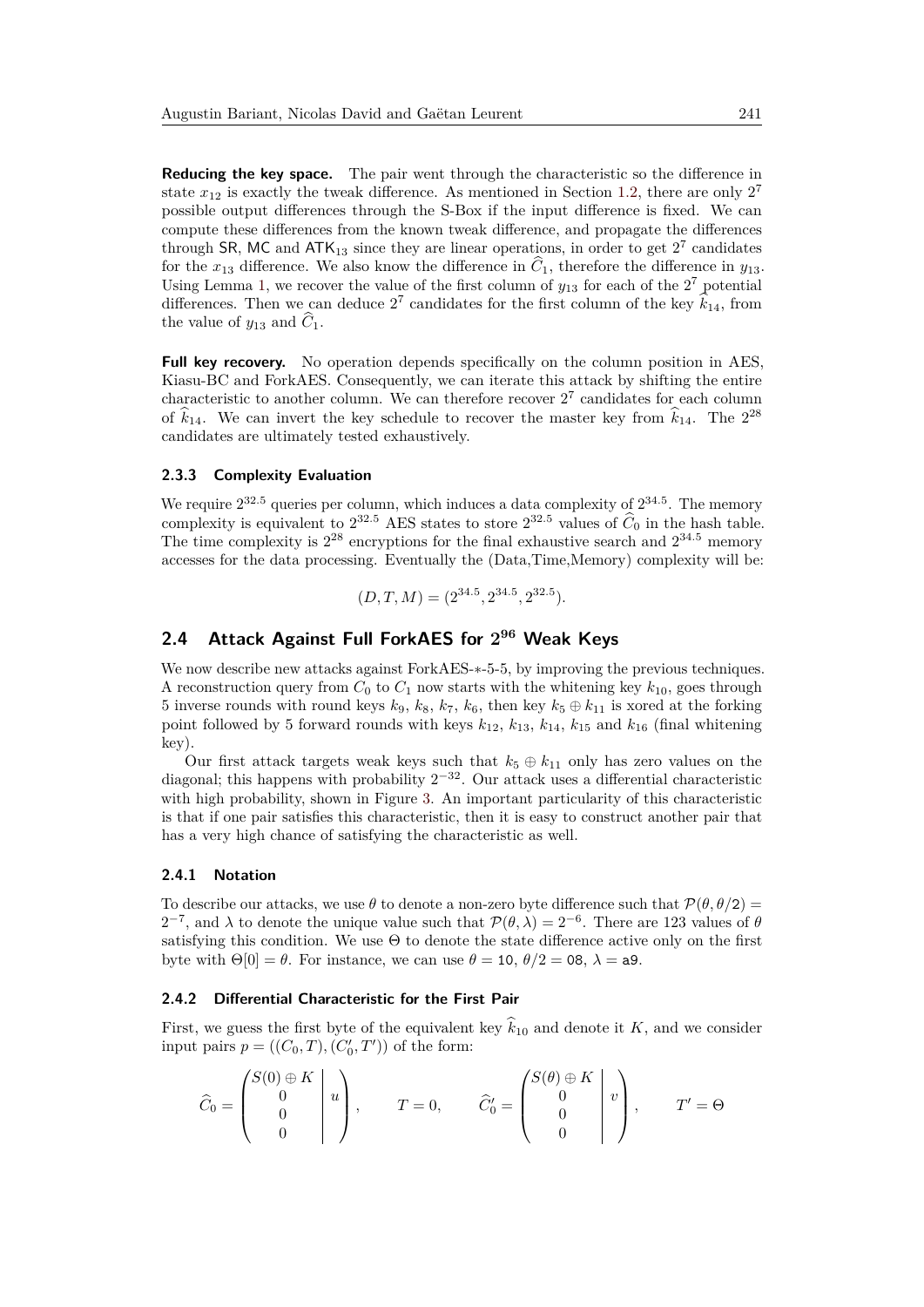<span id="page-9-0"></span>

Figure 3: Differential characteristic for very weak keys.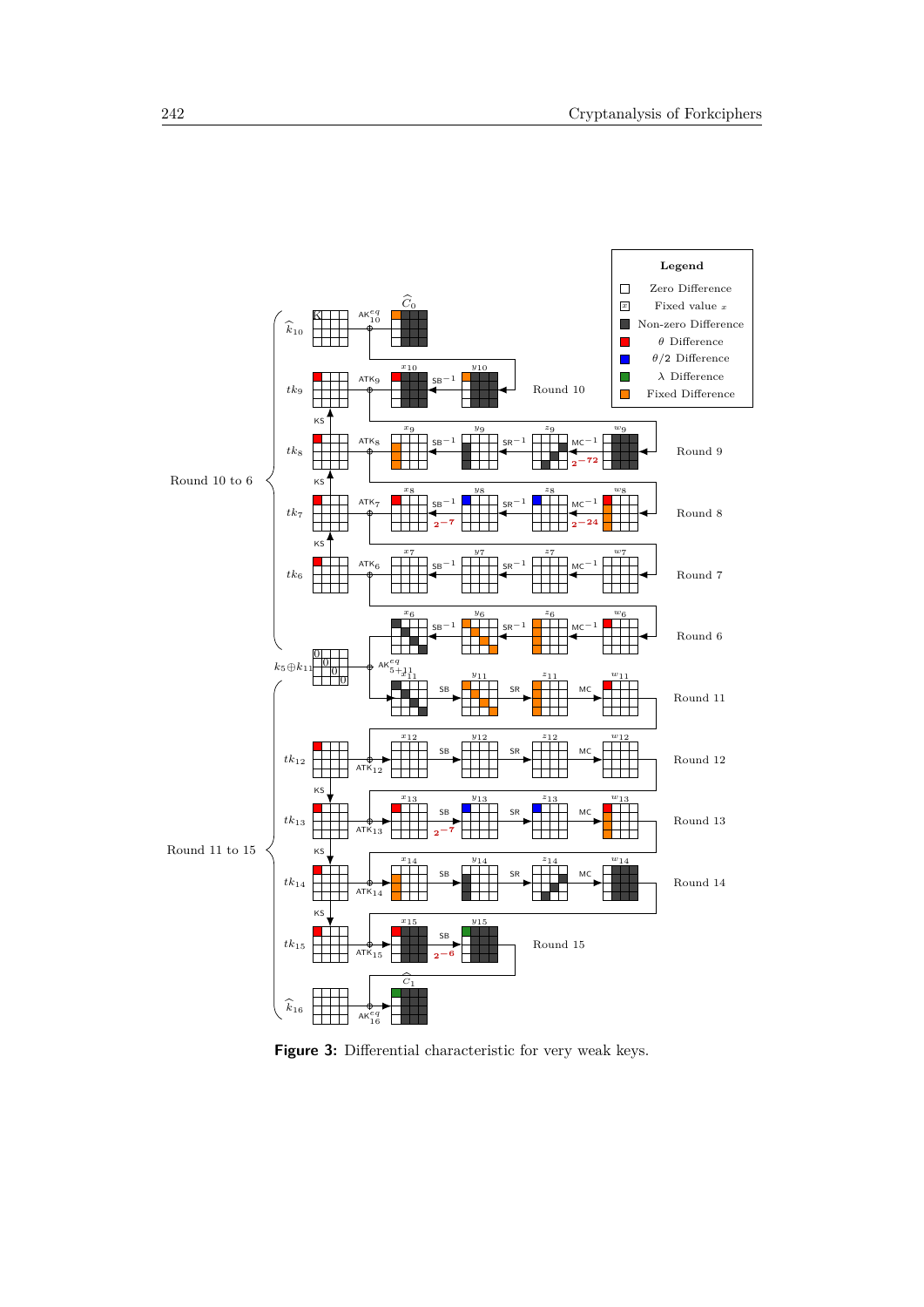for any 96-bit vectors *u* and *v* (seen as  $4 \times 3$  matrices). By construction, the first byte difference at state  $x_{10}$  is exactly the tweak difference, so that the state  $w_9$  has an inactive first column. Therefore, the probability of the characteristic can be computed as

- $Pr(w_9 \rightarrow z_9) = 2^{-72}$  since 9 bytes become inactive after the MixColumns operation.
- Pr( $w_8 \to z_8$ ) = 2<sup>-24</sup> since 3 bytes become inactive after the MixColumns operation. Moreover, since the difference in  $w_8[0]$  is  $\theta$ , cancelling three byte implies that the difference in the first column of  $w_8$  must be  $[\theta, \theta/2, \theta/2, \theta \oplus \theta/2]$ . Alternatively, we can consider that  $Pr(y_9 \rightarrow x_9) = 2^{-24}$  if the difference in the first column of  $x_9$  is fixed in advance to  $[0, \theta/2, \theta/2, \theta \oplus \theta/2]$ .
- $Pr(y_8 \rightarrow x_8) = \mathcal{P}(\theta, \theta/2) = 2^{-7}$  because of the choice of  $\theta$ .
- Round 7 is then inactive.
- Values in the diagonals of both elements of the pair in state  $x<sub>6</sub>$  do not change with the AK*eq* 5+11 operation, because of the hypothesis we made on the key. Consequently, both elements of the pair have the same diagonal values in state  $y_6$  and in state  $y_{11}$ . The difference in state  $w_{11}$  is therefore the tweak difference with probability 1.
- Round 12 is then inactive.
- $Pr(x_{13} \rightarrow y_{13}) = 2^{-7}$  because of the choice of  $\theta$ .
- Pr( $x_{15} \rightarrow y_{15}$ ) = 2<sup>-6</sup> because we filter the pair on the first byte difference and we want a  $\lambda$  difference.

In summary, for the first pair,  $Pr(\widehat{C}_0 \to \widehat{C}_1) = 2^{-72-24-7-7-6} = 2^{-116}$ . Since a random pair has the prescribed output difference with probability  $2^{-32}$ , this is too low for a direct attack, but we use an amplification technique using twin pairs.

#### **2.4.3 Construction of Twin Pairs**

We build a twin pair  $\bar{p}$  from the pair  $p$  so that  $\bar{p}$  follows the first three rounds of the characteristic with probability 1 assuming that *p* follows it. The probability of the total characteristic for  $\bar{p}$  will therefore be  $2^{-13}$ :

$$
\widehat{C}_0 = \begin{pmatrix} S(\tau[0]) \oplus K \\ 0 \\ 0 \\ 0 \end{pmatrix} u, \quad \overline{T} = \tau, \quad \widehat{C}'_0 = \begin{pmatrix} S(\tau[0] \oplus \theta) \oplus K \\ 0 \\ 0 \\ 0 \end{pmatrix} v, \quad \overline{T}' = \tau \oplus \Theta
$$

where  $\tau$  is the tweak active only on the first byte, such that  $\tau[0] = \theta/1c$ . By construction, the twin pair satisfies:

$$
\overline{w}_9[0] = \mathsf{ATK}_9(\mathsf{SB}^{-1}(\mathsf{AK}_{10}^{eq}(\mathsf{SB}(\tau[0])) \oplus K))) = 0 = w_9[0]
$$
  

$$
\overline{w}'_9[0] = \mathsf{ATK}_9(\mathsf{SB}^{-1}(\mathsf{AK}_{10}^{eq}(\mathsf{SB}(\tau[0] \oplus \theta) \oplus K))) = 0 = w'_9[0].
$$

Up to this point, neither MixColumns nor ShiftRows have been applied on the states, therefore each byte of the state has a specific value depending only on the corresponding byte of the input. This implies  $\overline{w}_9 = w_9$  and  $\overline{w}'_9 = w'_9$ . This equality of states is satisfied for the whole round 9, up to  $x<sub>9</sub>$ . After the next tweak addition, we have the following property:

$$
\overline{w}_8 = w_8 \oplus \tau \qquad \qquad \overline{w}'_8 = w'_8 \oplus \tau.
$$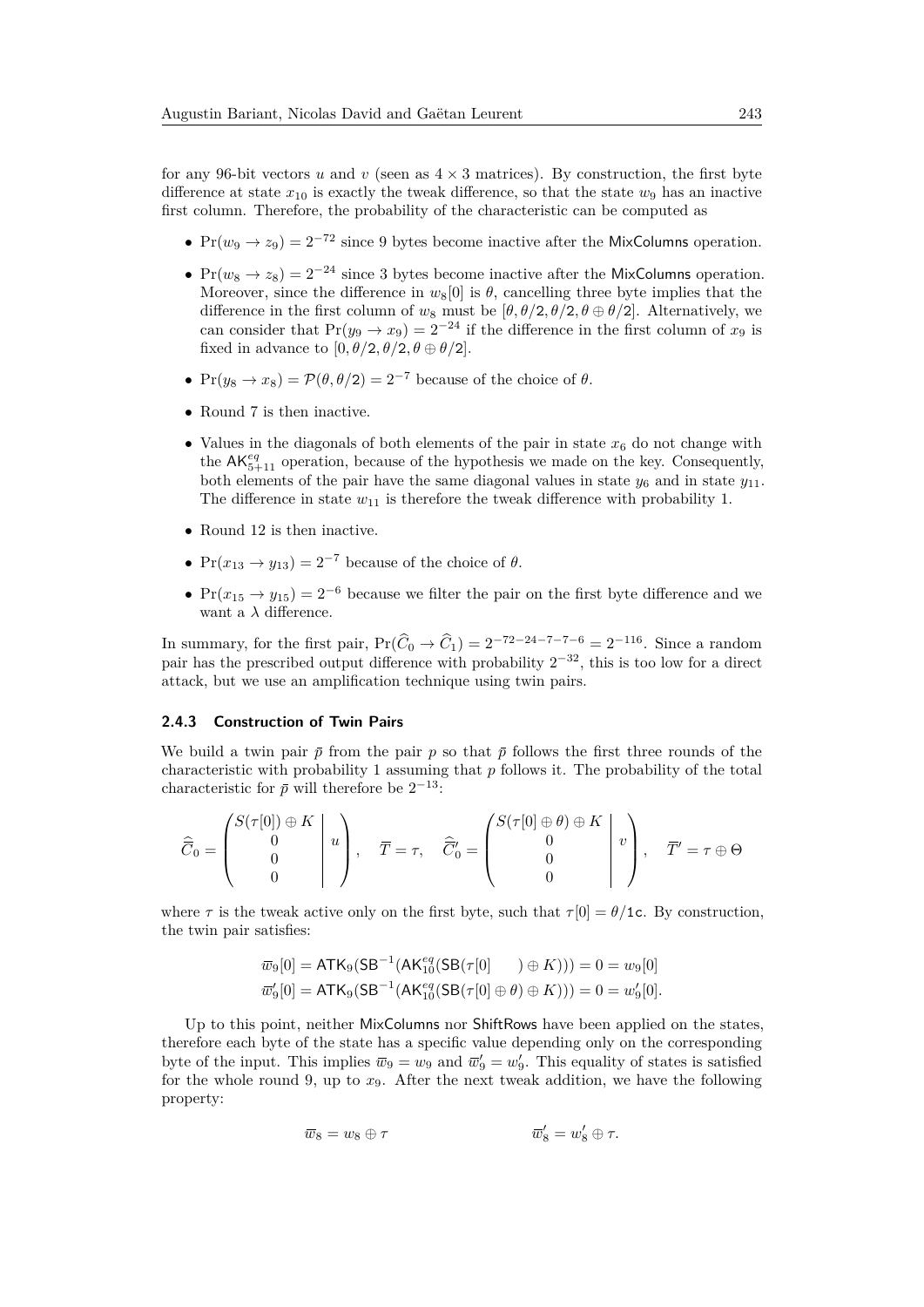In particular, the differences of both pairs in state  $w_8$  are equal. Because  $w_8 \rightarrow y_8$  consists only in linear operations, the differences in state *y*<sup>8</sup> of both pairs are equal, in particular the difference  $\bar{y}_8 \oplus \bar{y}'_8$  is only active on the first byte, with difference  $\theta/2$ .

More precisely, we have:

$$
\bar{y}_8 = y_8 \oplus \mathsf{SR}^{-1}(\mathsf{MC}^{-1}(\tau))
$$
  $\bar{y}'_8 = y'_8 \oplus \mathsf{SR}^{-1}(\mathsf{MC}^{-1}(\tau)).$ 

Note that  $\tau$  was chosen so that the first byte of  $SR^{-1}(MC^{-1}(\tau))$  is  $\theta/2$ . Therefore the pair  $(\bar{y}_8[0], \bar{y}'_8[0])$  is the same as the pair  $(y_8[0], y'_8[0])$  and follows the S-Box transition with probability 1:

$$
\bar{y}_8[0] = y_8[0] \oplus \theta/2 = y'_8[0]
$$
  $\bar{y}'_8[0] = y'_8[0] \oplus \theta/2 = y_8[0].$ 

#### **2.4.4 Filtering Twin Pairs**

The main step of the attack will be to build quadruples of oracle queries corresponding to a pair and its twin, and to filter the candidates that follow the truncated characteristic. The differential characteristic for both pairs has a total probability of  $2^{-129}$ , and we have a filter on the output satisfied with probability  $2^{-64}$  (32 bits of fixed difference in each pair).

We strengthen the filter using the fact that both pairs follow the characteristic with the same key: for each pair, we can deduce four candidates for  $\hat{k}_{16}[0]$  so that the transition  $\theta \to \lambda$  is followed in the last round, and the two sets should have a common value. More precisely, we know that there are exactly four possible values for  $y_{15}[0]$ , corresponding to the four values following the S-Box transition  $\theta \to \lambda$ ; we denote them as  $a_0, a_1, a_2$  and  $a_3$ . If both pairs went through the characteristic, the four values  $\hat{C}_1[0], \hat{C}_1[0], \overline{C}_1[0]$  and  $\overline{C}_1'[0]$ must be in the same coset  $AK_{16}^{eq}[0] \oplus \{a_0, a_1, a_2, a_3\}$ . We can build a linear function  $\varphi$  that identifies the coset uniquely,<sup>[3](#page-11-0)</sup> and we have an additional 6-bit filter  $\varphi(\widehat{C}_1[0]) = \varphi(\overline{C}_1[0])$ . Note that we also have  $\varphi(\widehat{C}_1[0]) = \varphi(\widehat{C}'_1[0])$  and  $\varphi(\overline{C}_1[0]) = \varphi(\overline{C}'_1[0])$  by definition if the pairs satisfy the output difference.

Random twin pairs pass the complete filter with probability  $2^{-70}$ .

However, a good quadruple satisfies much more restrictive conditions: the difference at the end of round 14 is in a space of  $2^{24}$  output differences. The rest of this attack is devoted to efficiently finding these quadruples. Alternatively, this can be described as an attack with a characteristic going only until the end of round 14, and using partial decryption in the last round to detect good pairs and recover the key.

#### <span id="page-11-4"></span>**2.4.5 Using Structures**

We now explain how to use a structure of  $C_0$  values and identify candidates pairs efficiently. Following the previous notations, for 96-bit vectors  $u$  and  $v$ , we make four reconstruction queries:

$$
\begin{aligned}\n\widehat{C}_0(u), 0 &\mapsto \widehat{C}_1(u) &\qquad \qquad \widehat{\overline{C}}_0(u), \tau &\mapsto \widehat{\overline{C}}_1(u) \\
\widehat{C}'_0(v), \Theta &\mapsto \widehat{C}'_1(v) &\qquad \qquad \widehat{\overline{C}'}_0(v), \Theta \oplus \tau &\mapsto \widehat{\overline{C}}'_1(v)\n\end{aligned}
$$

and we want to identify  $u$  and  $v$  such that the output satisfy a 70-bit condition:

$$
\widehat{C}_1(u)[0,1,2,3] = \widehat{C}'_1(v)[0,1,2,3] \oplus [\lambda,0,0,0]
$$
\n(2)

$$
\overline{C}_1(u)[0,1,2,3] = \overline{C}'_1(v)[0,1,2,3] \oplus [\lambda,0,0,0]
$$
\n(3)

<span id="page-11-3"></span><span id="page-11-2"></span><span id="page-11-1"></span>
$$
\varphi(\widehat{C}_1(u)[0]) = \varphi(\overline{C}_1(u)[0])\tag{4}
$$

<span id="page-11-0"></span><sup>3</sup>Such as the orthogonal projection with the dimension 2 kernel  $\langle a_0 \oplus a_1, a_0 \oplus a_2, a_0 \oplus a_3 \rangle$ .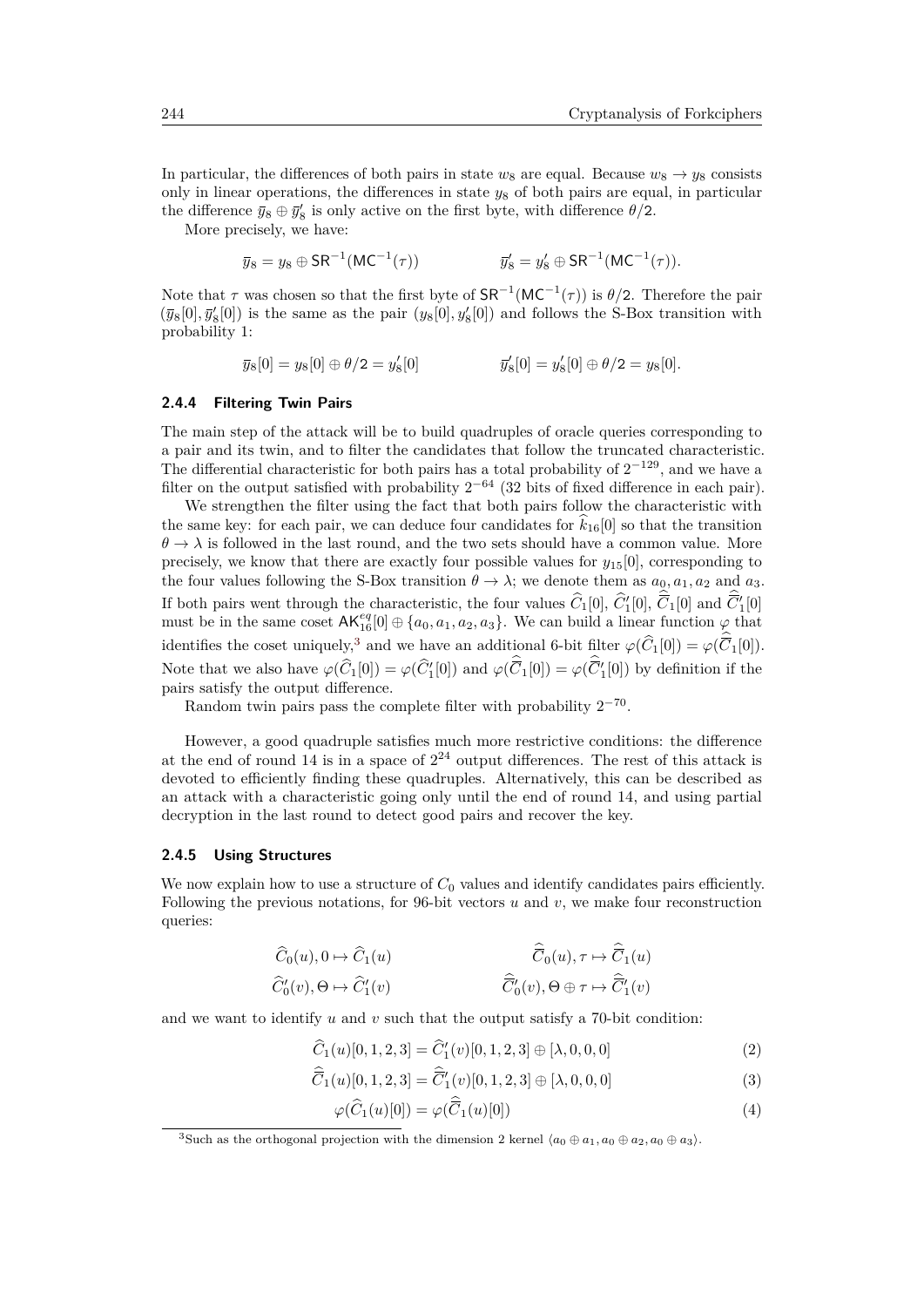The last condition depends only on *u* and we can filter out values that do not satisfy it. The three conditions imply another 6-bit condition that can be used to filter  $v$  values:

<span id="page-12-0"></span>
$$
\varphi(\widehat{C}'_1(v)[0]) = \varphi(\widehat{C}'_1(v)[0]). \tag{5}
$$

We store the remaining values in two hash tables:

- *H* indexed by  $C_1(u)[0, 1, 2, 3]$  $|\overline{C}_1(u)[0, 1, 2, 3];$
- *H'* indexed by  $\hat{C}'_1(v)[0, 1, 2, 3] | \overline{C}'_1(v)[0, 1, 2, 3] \oplus [\lambda, 0, 0, 0, \lambda, 0, 0, 0].$

Let's assume we have a match between an element of the first table and an element of the second one, corresponding to vectors *u* and *v*. Our twin pairs will be

$$
p = [\widehat{C}_0(u), \widehat{C}'_0(v)] \qquad \qquad \bar{p} = [\widehat{\overline{C}}_0(u), \widehat{\overline{C}}'_0(v)].
$$

A match in the table ensures that conditions [\(2\)](#page-11-1) and [\(3\)](#page-11-2) are satisfied, and condition [\(4\)](#page-11-3) was checked before filling the table.

Both hash tables have 64-bit hash keys. However, a pair  $(u, v)$  matches with probability  $2^{-58}$  due to redundancy: conditions  $(2)$ ,  $(3)$  and  $(4)$  imply condition  $(5)$ .

We finally have our 70-bit filter implemented with a 6-bit pre-filter and two 64-bit hash tables. The filter has a memory complexity of only  $2 \times D \times 2^{-6}$  96-bit blocks if *D* is the number of candidate vectors.

### <span id="page-12-1"></span>**2.4.6 Extended Filtering**

The probability that twin pairs satisfy the characteristic is  $2^{-129}$ . Therefore, we need two sets of  $2^{64.5}$  96-bit vectors to form  $2^{129}$  twin pairs in order to expect one right pair. After the 70-bit filter, we will still have  $2^{129-70} = 2^{59}$  pairs, and we need to distinguish the right pair from the wrong ones.

The difference in  $z_{13}$  is  $\theta/2$ , and  $z_{13} \to x_{14}$  is composed of linear operations, so we can compute the fixed difference in state  $x_{14}$ . Then, we preventively compute the  $2^7$  possible difference values of a byte difference in state  $y_{14}$ , say  $y_{14}[1]$ . We then compute the possible differences of the last column of the state  $x_{15}$ . Knowing the differences in  $\hat{C}_1$ , we can deduce 2<sup>7</sup> possible values for the last column of  $k_{16}$ . Doing that for pairs *p* and  $\bar{p}$ , we can check whether the intersection of these possible values is empty or not. If it is, the pairs are incompatible. This costs 2 <sup>8</sup> operations at most, and the probability of having a non-empty intersection is approximately  $2^7 \times 2^7 \times 2^{-32} = 2^{-18}$ . When this happens, there is in average one element in the intersection. Doing this with the last column, then the two other columns, we have another filter, which a random pair passes with probability  $2^{3 \times (-18)} = 2^{-54}.$ 

**Using precomputed tables.** In some attacks, this filtering will be most expensive part of the attack, with a complexity of  $2^8$  elementary operations per candidates. Instead of computing the sets of  $\hat{k}_{16}$  candidates on the fly, we can build a table indexed by bytes of  $\hat{C}_1$ ,  $\hat{C}_1'$ ,  $\overline{C}_1$  and  $\overline{C}_1'$  that contains a boolean value indicating whether the pairs are compatible or not. This implementation of the filter requires a single table access instead of 2 <sup>8</sup> operations.

More precisely, we can deduce  $2^7$  candidates for  $\hat{k}_{16}[12, 13]$  from  $\hat{C}_1[12, 13]$  and  $\hat{C}_1'[12, 13]$ . Therefore, we can check if the candidates for  $\hat{k}_{16}[12, 13]$  have a non-empty intersection using only the values of  $\hat{C}_1[12, 13], \hat{C}_1'[12, 13], \overline{C}_1[12, 13]$  and  $\overline{C}_1'[12, 13]$ . After pre-computing a table indexed by these  $8$  bytes (of size  $2^{64}$ ), we filter candidates with complexity 1, keeping only a fraction  $2^{7+7-16} = 2^{-2}$ . We can actually reduce the table size to  $2^{48}$  because the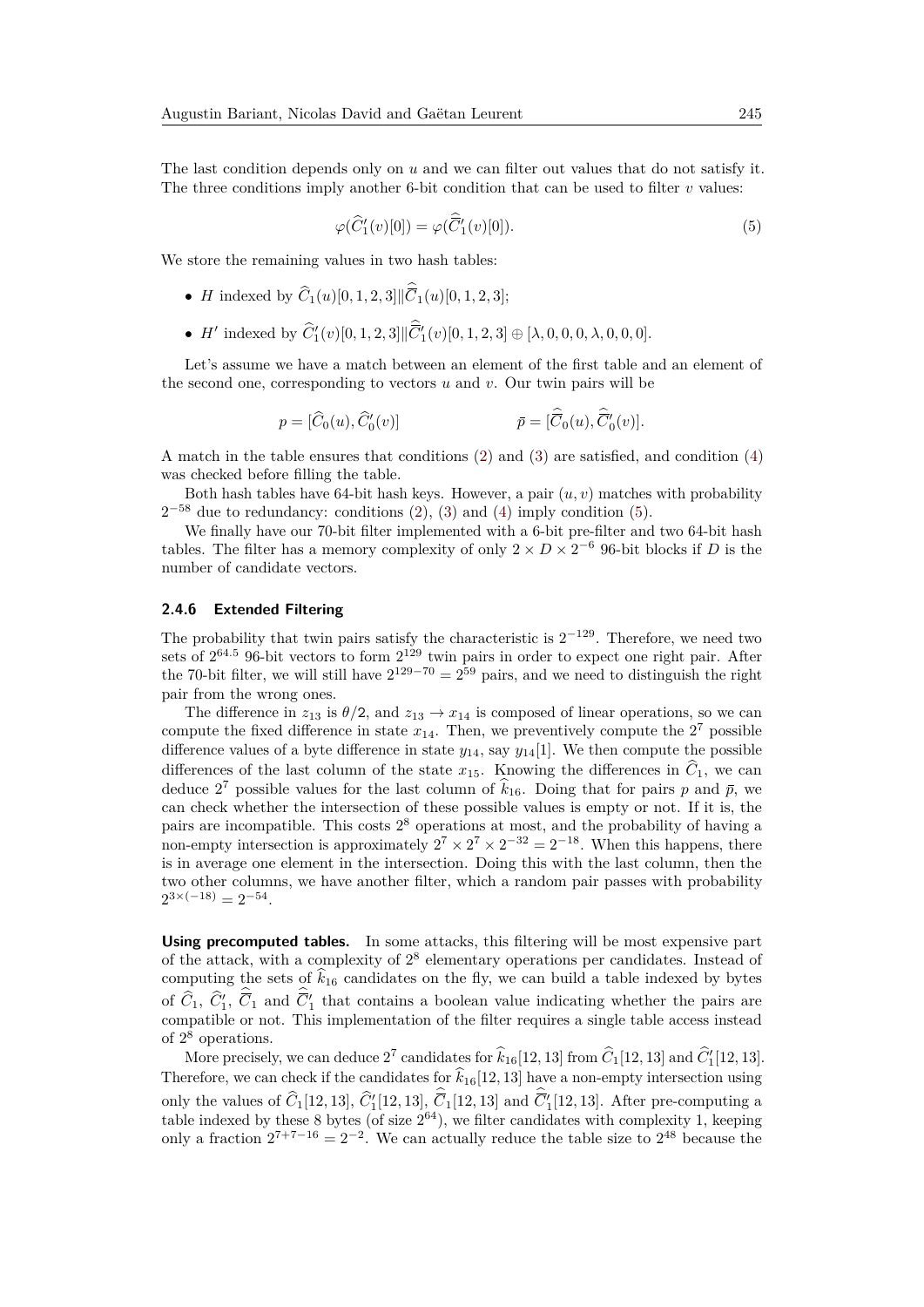valid values of  $\hat{C}_1[12, 13], \hat{C}_1'[12, 13], \overline{C}_1[12, 13]$  and  $\overline{C}_1'[12, 13]$  are invariant by translation. Therefore, we create a table indexed by  $\overline{C}_1[12, 13] \oplus \widehat{C}_1[12, 13], \overline{C}_1'[12, 13] \oplus \widehat{C}_1'[12, 13],$  $\widehat{C}_1[12, 13] \oplus \widehat{C}'_1[12, 13].$ 

We generate 4 such tables checking for intersection of different key bytes, in order to keep only a fraction  $2^{-8}$  of the candidates, and then apply the full filter to the remaining candidates. Therefore, in the description of our attacks, we consider that this filter costs only one operation per candidate.

After this extended filter, we only have  $2^{59-54} = 2^5$  quadruples left. For each of them, there are in average one key guess for the three last columns and four key guesses for the first byte. We then iterate over the bytes  $k_{16}[1, 2, 3]$  to proceed in an exhaustive search for the key. This has a complexity of  $2^{5+2+24} = 2^{31}$  which is clearly lower than the complexities of other steps of this attack.

### **2.4.7 Complexity of the Attack**

First, we guessed the value *K* of the first byte of the equivalent round key  $\hat{k}_{10}$ . For each guess we query two structures of size  $2^{64.5}$ , corresponding to  $2^{66.5}$  encryptions, which makes a total data complexity of  $2^{74.5}$ . The memory complexity is  $2^{59.5}$ , because the average number of vectors written in each hash table is 2 58*.*5 . The time complexity is at most  $2^8 \times 2^{59}$  simple operations for the pair processing of Section [2.4.6](#page-12-1) for each guess of *K*, hence a total of  $2^8 \times 2^8 \times 2^{59} = 2^{75}$ .

Therefore, the (Data,Time,Memory) complexity is:  $(D, T, M) = (2^{74.5}, 2^{75}, 2^{59.5})$ .

## **2.5 Larger Classes of Weak Keys**

We now describe attacks with larger classes of weak keys, by relaxing the constraint that  $k_5 \oplus k_{11}$  should have a diagonal of zeroes. However, without this constraint the path becomes impossible to satisfy for some tweak differences.

#### <span id="page-13-0"></span>**2.5.1 Incompatibility between the Tweak Difference and the Key**

We focus on the middle rounds of the previous characteristic, with a tweak difference Θ active only in the first cell. As explained earlier, we want to have rounds 7 and 12 inactive, so that the difference in  $y_6$  and  $y_{11}$  is completely determined:

$$
(y_{11} \oplus y_{11}')[0, 5, 10, 15] = \mathsf{MC}^{-1}([\theta, 0, 0, 0]) = (y_6 \oplus y_6')[0, 5, 10, 15]. \tag{6}
$$

Moreover, we have the following relation between  $y_6$  and  $y_{11}$ :

$$
x_6[i] = x_{11}[i] \oplus k_5[i] \oplus k_{11}[i]
$$
  

$$
S^{-1}(y_6[i]) = S^{-1}(y_{11}[i]) \oplus k_5[i] \oplus k_{11}[i]
$$

Therefore, for each  $i \in \{0, 5, 10, 15\}$ , the value of  $y_{11}[i]$  must satisfy an equation of the form:

<span id="page-13-1"></span>
$$
S(S^{-1}(t) \oplus \kappa) = S(S^{-1}(t \oplus \alpha) \oplus \kappa) \oplus \alpha,
$$
\n(7)

with unknown *t*, where  $\kappa$  and  $\alpha$  are parameters (corresponding respectively to  $k_5[i] \oplus k_{11}[i]$ and  $MC^{-1}([\theta, 0, 0, 0])[i/5]$ . This equation admits solutions if and only if the coefficient  $(\alpha, \kappa)$  of the Boomerang Connectivity Table of  $S^{-1}$  is non-zero [\[CHP](#page-29-8)<sup>+</sup>18]. Following the analysis of [\[BC18\]](#page-29-9), there are exactly 128 such values of  $\kappa$  for each  $\alpha \neq 0$  when *S* is the AES S-Box.

That implies that for each choice of  $\theta$  there is a probability of  $2^{-4}$  that the key is compatible with the tweak difference  $(2^{-1}$  for each diagonal byte). When the key is compatible we have  $Pr(x_7 \to x_{12}) \ge 2^{-28}$ , because equation [\(7\)](#page-13-1) has at least 2 solution. In other cases, the probability of passing the total characteristic is zero.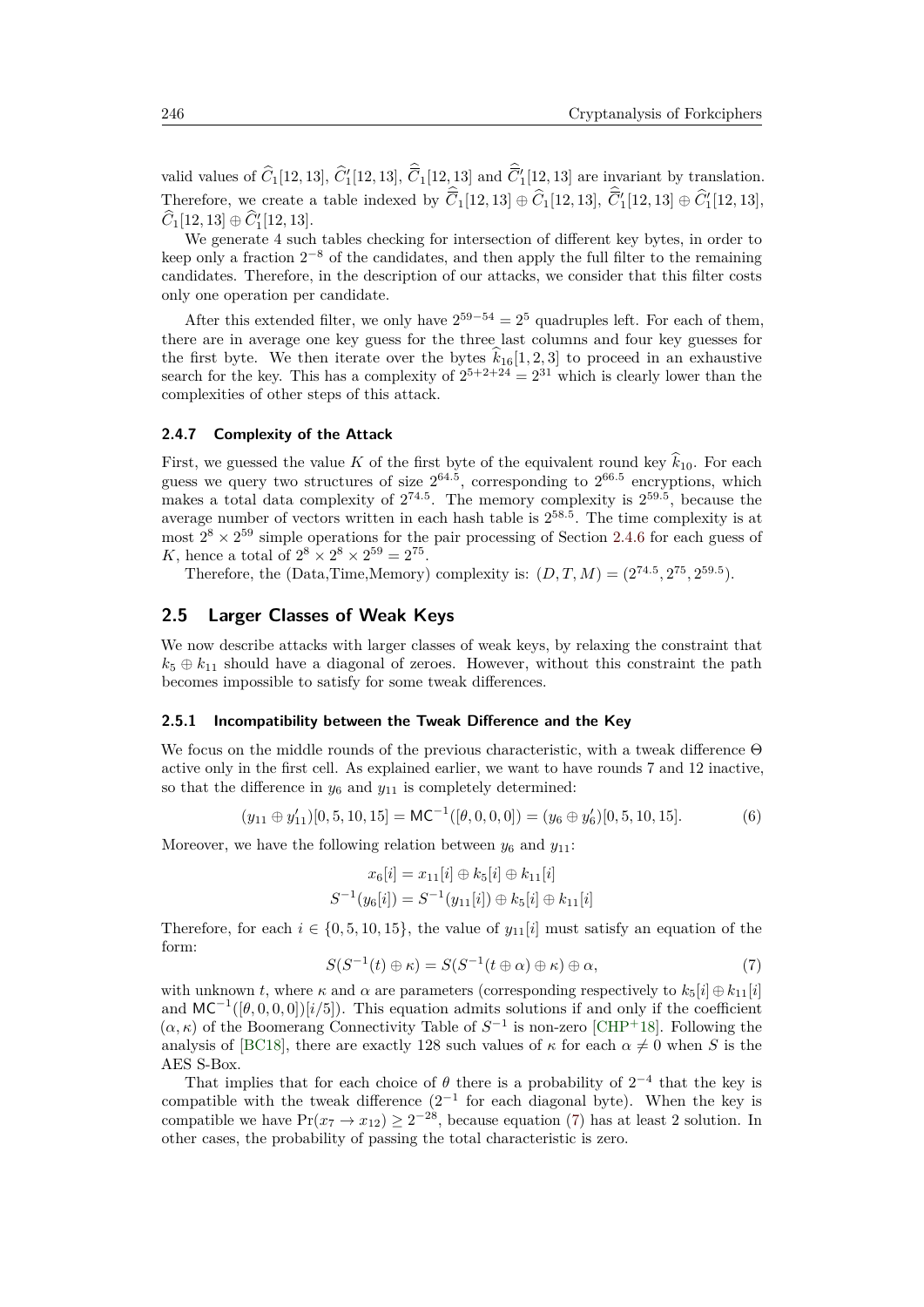## <span id="page-14-0"></span>**2.5.2 A Class of 2 <sup>124</sup> Weak Keys**

We now assume that the key  $k_5 \oplus k_{11}$  has at least one diagonal byte equal to zero. This happens with probability  $2^{-6}$ . Without loss of generality, we consider that the first byte of the key is zero. We also assume that the tweak difference  $\theta$  is compatible with the key, which happens with probability  $2^{-3}$   $(2^{-1}$  for each non-zero diagonal key byte).

This variant of the attack is very similar to the previous one. The main difference is that the characteristic (Figure [10\)](#page-31-0) now has a probability  $2^{-21}$  of passing the middle rounds  $(2^{-7}$  for each of the three rightmost columns).

As in the previous attack, we start by guessing the first byte of  $k_{10}$ , denoted by *K*.<br>The probability of passing the characteristic is  $2^{-116} \cdot 2^{-21} = 2^{-137}$  for the first pair and  $2^{-13} \cdot 2^{-21} = 2^{-34}$  for its twin pair, which induces a total probability of  $2^{-171}$ . We therefore use structures of size  $2^{85.5}$ . After the 70-bit filter we are left with  $2^{101}$  pairs. The extended filtering costs a single operation per pair (using tables) and keeps a fraction  $2^{-54}$ of the pairs, which gives us  $2^{47}$  remaining twin pairs. In average, each remaining twin pair has one key guess for the three last columns, four key guesses for the first byte, and  $2^{24}$  key guesses for bytes 1,2,3. Exhaustively testing these candidates has a complexity of  $2^{47+2+24} = 2^{73}$ .

This attack covers  $2^{119}$  keys and has complexity  $(D, T, M) = (2^{95.5}, 2^{109}, 2^{80.5})$  after iterating over *K*, with success probability  $1 - 1/e \approx 0.63$ .

In order to cover more keys, we can repeat the attack with different choices of  $\theta$ , to cover other keys with a zero diagonal byte. We can also modify the characteristic by using a tweak active in a different column and rotating the whole characteristic. For instance, let us assume that we repeat the attack with 32 characteristics, 8 active in each column. If the key has at least one byte of  $k_5 \oplus k_{11}$  equal to zero, then 8 of these characteristics correspond to the correct column and succeed with probability  $2^{-3} \cdot (1 - 1/e)$ . Therefore the success probability is  $1 - (1 - 2^{-3} \cdot (1 - 1/e))^8 \approx 0.48$  for this class of  $2^{123.95}$  keys, with an attack complexity  $(D, T, M) = (2^{100.5}, 2^{114}, 2^{80.5}).$ 

## <span id="page-14-1"></span>**2.5.3 Attacking All Keys**

In order to further extend the weak key class, we only require that the key is compatible with the tweak difference. This has a probability of  $2^{-1}$  on each diagonal byte, which makes a total probability of  $2^{-4}$ . In order to apply the attack to all keys, we repeat the attack with different choices of  $\theta$  and different structures, until it succeeds.

The characteristic is still essentially the same, but the middle rounds now have a probability of  $2^{-28}$  (Figure [11\)](#page-32-0). Again, we start by guessing the first byte of  $\hat{k}_{10}$ , denoted by *K*. The first pair satisfies the total characteristic with probability  $2^{-116} \cdot 2^{-28} = 2^{-144}$ , and the twin pair with probability  $2^{-13} \cdot 2^{-28} = 2^{-41}$ , so that the quadruple satisfies the characteristic with probability  $2^{-185}$ . With structures of size  $2^{92.5}$ , we are left with  $2^{115}$ candidates after the 70-bit filter. Using the table-based variant of the extended filtering of Section [2.4.6,](#page-12-1) we can filter the  $2^{115}$  pairs down to  $2^{61}$  with a complexity of  $2^{115}$ , but since this attack only covers  $2^{116}$  keys with a given guess of  $K$ , it is not faster than exhaustive search.

**More efficient filtering.** In order to reduce the time complexity of the attack, we use a time-data trade-off, increasing the data complexity in order to have a stronger filtering. More precisely, we start with two structures of size  $2^{96}$  (the maximum size possible within this framework) and we only keep the  $2^{88}$  values with  $\hat{C}_1(u)[12] = 0$  and  $\hat{C}_1'(v)[12] = 0$ , respectively. As explained in Section [2.4.5,](#page-11-4) we keep  $2^{82}$  values after the 6-bit pre-filter of conditions [\(4\)](#page-11-3) and [\(5\)](#page-12-0). We store the first structure in a hash table indexed by

$$
i = \widehat{C}_1[0, 1, 2, 3] \|\widehat{\overline{C}}_1[0, 1, 2, 3],
$$
  

$$
j = \widehat{C}_1[13] \|\widehat{\overline{C}}_1[12, 13],
$$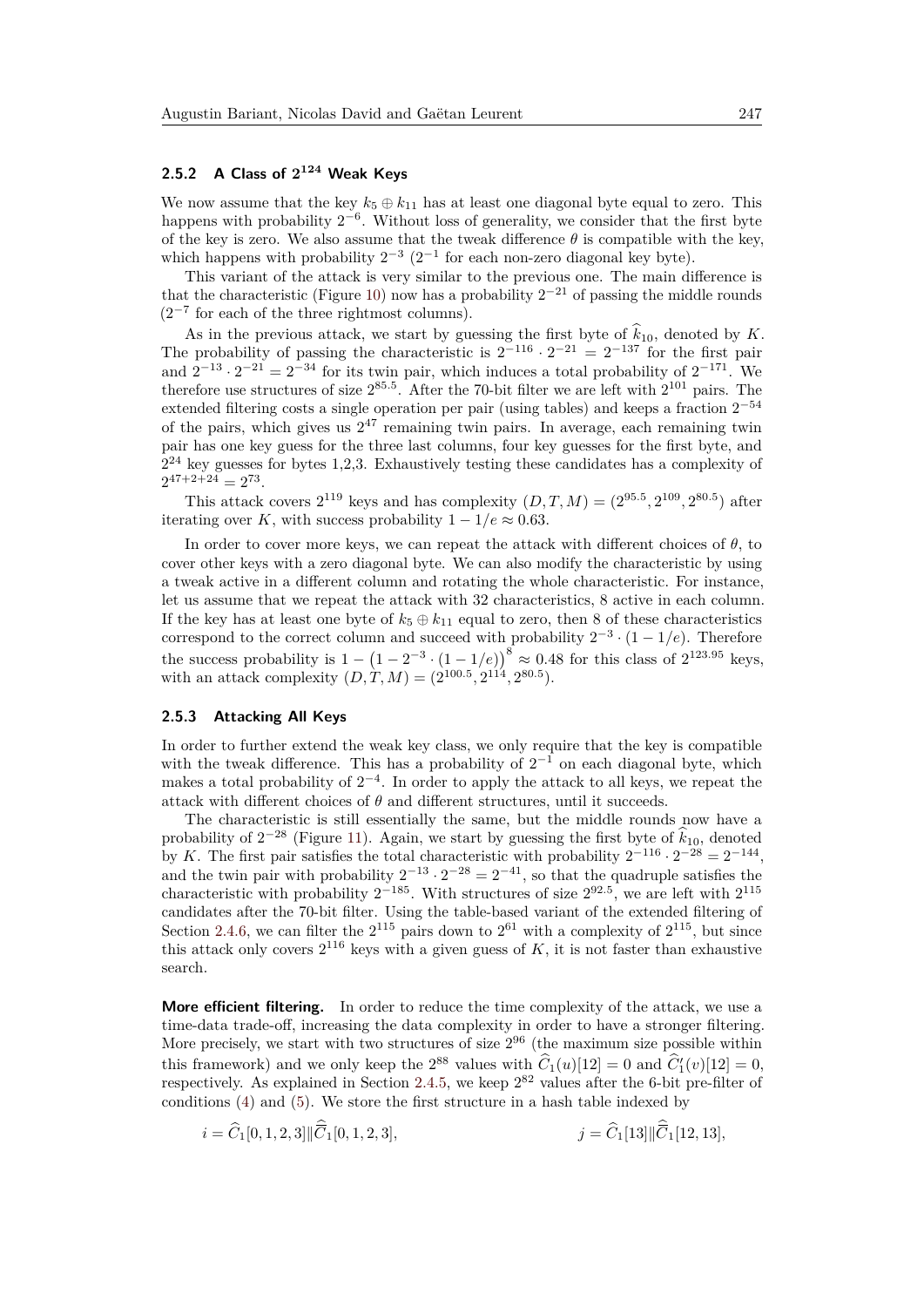and the second structure in a hash table indexed by

$$
i' = \widehat{C}'_1[0, 1, 2, 3] \|\widehat{C}'_1[0, 1, 2, 3] \oplus [\lambda, 0, 0, 0, \lambda, 0, 0, 0], \qquad j' = \widehat{C}'_1[13] \|\widehat{C}'_1[12, 13].
$$

Because of the 6-bit pre-filter, there are only  $2^{58}$  values of *i* and *i'* with non-empty buckets, and each bucket with a fixed  $(i, j)$  (respectively  $(i', j')$ ) contains on average 1 element.

We can now generate efficiently the pairs that pass both the 70-bit filter, and the first 2-bit filter used in the extended filtering of Section [2.4.6.](#page-12-1) We first iterate over all 2 58 choices of  $i = i'$  with non-empty buckets, corresponding to the 70-bit filter. For each  $i = i'$ , we iterate over the  $2^{46}$  choices of *j* and *j'* such that the 2-bit filter is satisfied, and generate the corresponding pairs. Since we have  $\hat{C}_1[12] = \hat{C}_1'[12] = 0$ , the 2-bit filter only depends on *j* and *j'*, and we can pre-compute the  $2^{46}$  values that satisfy it. This generates  $2^{104}$ pairs for a cost of  $2^{58} \cdot 2^{46} = 2^{104}$ .

Then we apply the rest of the extended filter to reduce to  $2^{52}$  pairs, and exhaustively test the suggested keys (for a cost of  $2^{52+2+24}$ ). This attack covers  $2^{124}$  keys and has complexity  $(D, T, M) = (2^{106}, 2^{112}, 2^{83})$ , after iterating over *K*. However, since the structures are smaller than required, the success probability is only  $1 - e^{-1/512}$  (we consider  $2^{176}$  quadruples, but the probability of following the characteristic is  $2^{-185}$ ).

**Expected complexity.** For a random key, the previous attack succeeds with probability  $2^{-4} \cdot (1 - e^{-1/512}) \approx 1/8200$ . Therefore, the full attack succeeds after 8200 repetitions on average,<sup>[4](#page-15-1)</sup> with a total complexity of  $(D, T, M) = (2^{119}, 2^{125}, 2^{83})$ .

We can also slightly reduce the data complexity (at the expense of memory complexity) by reusing the structures of  $2^{96}$  queries with different constraints on  $\hat{C}_1(u)[12]$  and  $\hat{C}_1'(v)[12]$ .

## <span id="page-15-0"></span>**3 Cryptanalysis of ForkSkinny**

ForkSkinny  $[ALP+19a, ALP+19b]$  $[ALP+19a, ALP+19b]$  $[ALP+19a, ALP+19b]$  $[ALP+19a, ALP+19b]$  is a forked variant of Skinny  $[BJK+16]$  $[BJK+16]$ . It is the primitive used in the ForkAE  $[ALP^+19a]$  $[ALP^+19a]$  submission to the NIST lightweight standardization effort, which has been selected in the second round.

## **3.1 Description of ForkSkinny**

**Skinny.** Skinny is an SPN cipher inspired by the AES, but the operations are optimized to reduce the hardware requirement. In particular, the S-Box does not have optimal properties, the round keys are added to only half of the sate (without whitening keys in the first and last rounds), and the MixColumns operation does not use an MDS matrix (it only has branch number 2).

The are several variants of Skinny, with a state size of  $n = 64$  or  $n = 128$  bits, and a tweakey size of *n* bits, 2*n* bits, or 3*n* bits. The state is considered as a  $4 \times 4$  matrix of cells (bytes or nibbles depending on the state size), and the round function (shown in Figure [4\)](#page-16-0) follows roughly the AES structure:

- SubCells applies an S-Box on each cell of the state;
- AddConstants adds round constants to the state;
- AddRoundTweakey adds tweakey material to the first two rows of the state;
- ShiftRows shifts the second row of the state by 1 cell, the third row by 2 cells, and the last row by 3 cells;
- MixColumns multiplies each column of the state by an invertible matrix

<span id="page-15-1"></span><sup>&</sup>lt;sup>4</sup>Note that we can use 492 different characteristics (with 123 choices of  $\theta$  and using the four rotations), so that the probability of success of each attempt is mostly independent.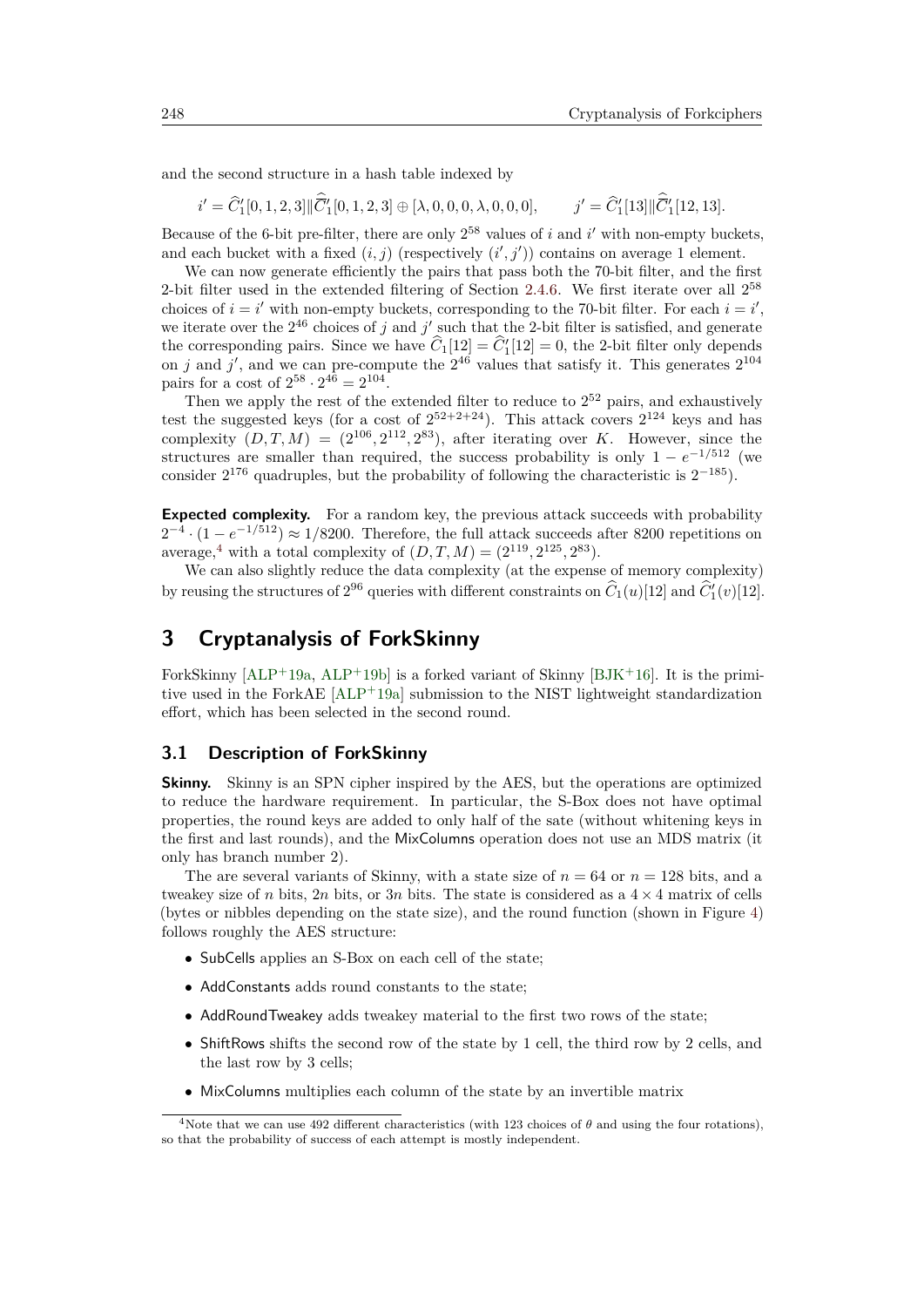<span id="page-16-0"></span>

**Figure 4:** Skinny round function.

<span id="page-16-2"></span>

**Figure 5:** Skinny tweakey schedule.

**Tweakey schedule.** The tweakey schedule of Skinny uses the superposition construction of [\[JNP14\]](#page-30-1). The tweakey input (concatenation of the key and tweak) is divided into tweakey words of *n* bits, each word follows an independent schedule, and the subkeys are created by xoring elements from each word. For instance, with a tweakey size of 2*n* bits, the tweakey state has two words TK1 and TK2, and subkeys are constructed from the values TK1  $\oplus \alpha^{i}$ (TK2), where  $\alpha$  is a linear transformation implemented with an LFSR.<sup>[5](#page-16-1)</sup> This limits the number of steps where tweakey differences can cancel out if the LFSR has a large order.

Since Skinny uses only  $n/2$  bits of key material in each round, each value TK1 $\oplus \alpha^{i}$  (TK2) is used for the subkeys of rounds  $2i$  and  $2i + 1$ . Step  $2i$  uses the first two rows of TK1  $\oplus$  LFSR<sup>*i*</sup>(TK2) and permutes the cells, while step  $2i + 1$  uses the last two rows and permutes the cells.

Formally, the tweakey schedule for each chunk is defined as shown is Figure [5,](#page-16-2) where the permutation  $P_T$  swaps first and last rows, and permutes the cells of the first rows:

*P<sup>T</sup>* = [9*,* 15*,* 8*,* 13*,* 10*,* 14*,* 12*,* 11*,* 0*,* 1*,* 2*,* 3*,* 4*,* 5*,* 6*,* 7]*.*

The key schedule uses different LFSRs for each word (with the identity for TK1), but the same permutation  $P_T$ .

**ForkSkinny.** ForkSkinny is a forked variant of Skinny, following the framework described earlier. Encryption starts with  $r_i$  round of Skinny, then the state is copied and processed in two branches, with  $r_0$  and  $r_1$  rounds, but a branch constant is added to the state before starting the second branch. Since there are no whitening keys, ForkSkinny uses  $r_i + r_0 + r_1$ round keys, derived with the Skinny key schedule.

ForkSkinny was designed after the first attacks were published on ForkAES [\[BBJ](#page-29-4)<sup>+</sup>19], and uses  $r_0 = r_1 > r_{\text{tot}}/2$  to limit the impact of the reduced diffusion in reconstruction queries. For instance Skinny-128-256 has 48 rounds, but reconstruction queries against ForkSkinny-128-256 have to traverse a total of 54 rounds: 27 decryption rounds and 27 encryption rounds. The parameters suggested by the designers are given in Table [3.](#page-17-0)

As far as we know there is no previous cryptanalysis result on ForkSkinny, but previous analysis of Skinny can directly be applied to ForkSkinny.

<span id="page-16-1"></span><sup>&</sup>lt;sup>5</sup>With a tweakey size of 2*n* bits, subkeys are constructed from the values TK1  $\oplus \alpha^{i}$  (TK2)  $\oplus \beta^{i}$  (TK3).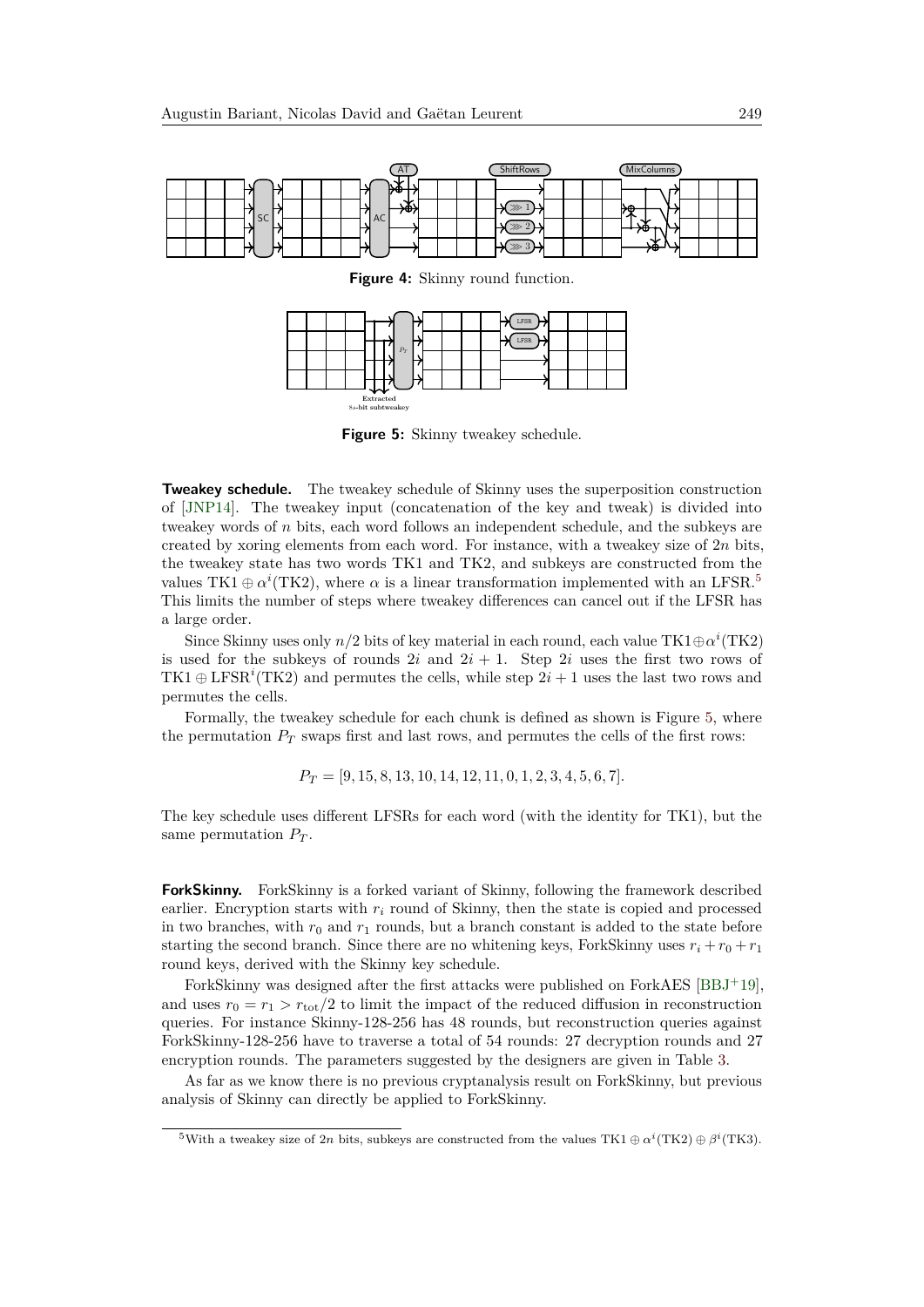<span id="page-17-0"></span>

| Primitive          |     |     | block tweak tweakey $r_i$ |    | $r_0$ | r <sub>1</sub> |
|--------------------|-----|-----|---------------------------|----|-------|----------------|
| ForkSkinny-64-192  | 64  | 64  | 192                       | 17 | 23    | 23             |
| ForkSkinny-128-192 | 128 | 64  | 192                       | 21 | 27    | 27             |
| ForkSkinny-128-256 | 128 | 128 | 256                       | 21 | 27    | 27             |
| ForkSkinny-128-288 | 128 | 128 | 288                       | 25 | 31    | -31            |
|                    |     |     |                           |    |       |                |

**Table 3:** ForkSkinny parameters.

## **3.2 Notation**

We denote the state at the input of round *i* as  $x_i$ , the state after SubCells as  $y_i$ , after AddRoundTweakey as  $z_i$  and after ShiftRows as  $w_i$ . The output of MixColumns is  $x_{i+1}$ . In our description of the attack we ignore the AddConstants operation and the branch constant for simplicity, since they do not impact differential attacks. The round subkey of round *i* (generated from the tweakey by the tweakey schedule) is denoted as *tk<sup>i</sup>* , while the input tweakey words are denoted as *TK*1 and *TK*2.

For a 128-bit state *s*, we denote by *s*[*j*] the j-th byte of the state, with the following byte-order (following the Skinny specification):

|   | 6 |                 |
|---|---|-----------------|
| ۸ | P | 1               |
|   | 4 | $\overline{15}$ |

**Equivalent first and last round.** Since there are no whitening keys in Skinny, we can ignore the SubCells operation of the first round, and the ShiftRows and MixColumns operations in the last round, because they can be evaluated without knowing the key.

We also define an equivalent first round key that is applied after ShiftRows and MixColumns, so that we can also ignore those operations:

$$
\hat{tk}_1 = \mathsf{MC}(\mathsf{SR}(tk_1)).
$$

## **3.3 Related-tweakey Attacks on Skinny**

The most efficient attacks against Skinny are based on related-tweakey differential trails with some inactive rounds in the middle. Starting from the middle, differences are introduced by the tweakey, and propagated outwards. Therefore it is important to understand how many consecutive round keys can be inactive. In particular, impossible differential attacks use two independent trails, and each trail can take advantage of inactive rounds.

**TK1 trails with two inactive rounds.** When there is a single tweakey word with a difference, the analysis is rather simple. If there is an active byte in the master tweakey, it will alternatively move to the top and bottom half of the tweakey state, and every second round key has a non-zero difference. Therefore, we can have two consecutive inactive rounds. This is illustrated by Figure [6.](#page-18-0)

**TK2 trails with four inactive rounds.** When there are two tweakey words with a difference (*e.g.* a related-key attack on Skinny-128-256), the analysis is more complex. The attacker can choose differences in each tweakey word that will cancel at some intermediate round. This gives three consecutive inactive round keys, and four consecutive inactive rounds. Since all tweakey words have the same cell permutation in the tweakey schedule, the difference stays in a single cell of the round keys. This is illustrated by Figure [7.](#page-18-1)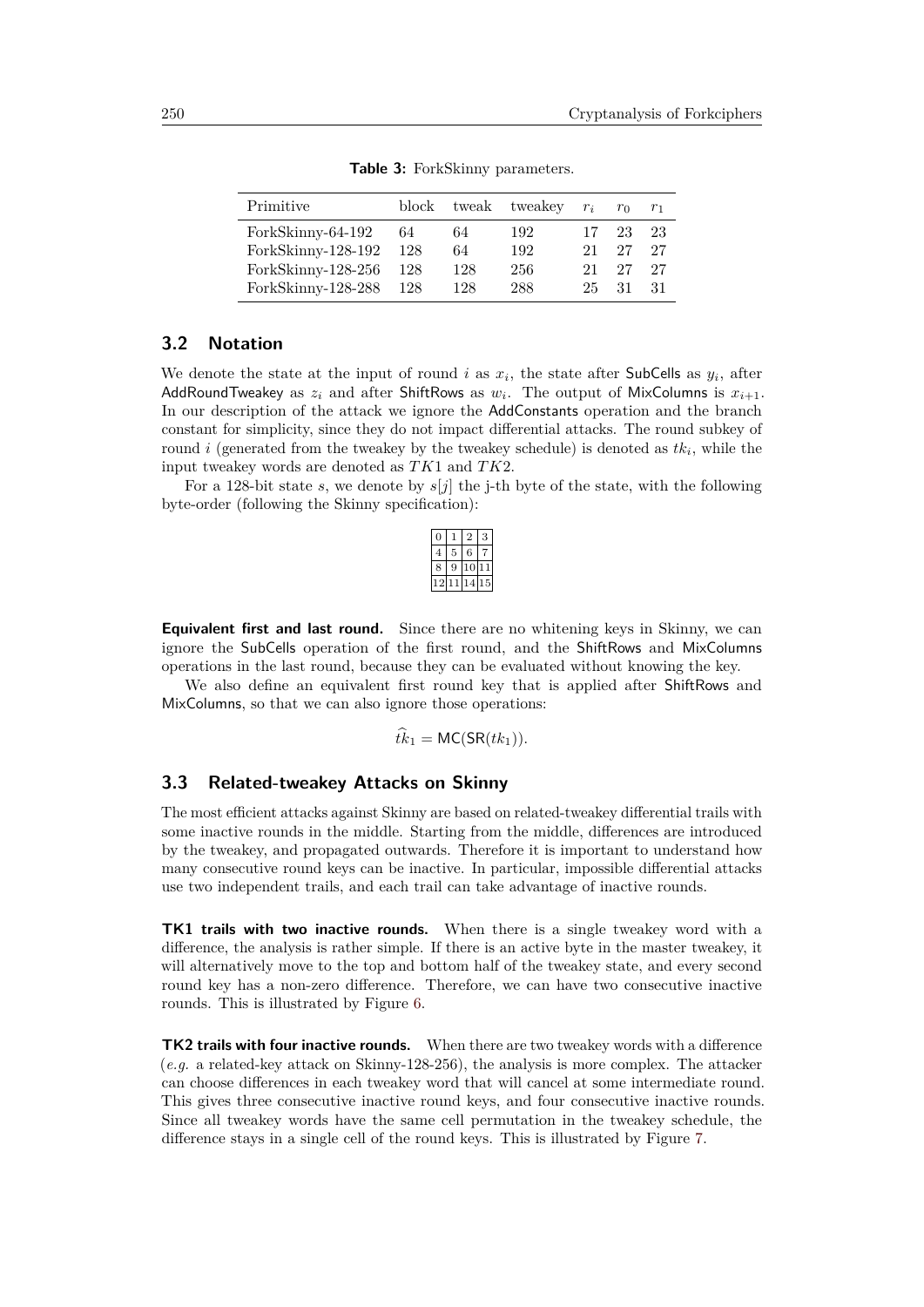<span id="page-18-0"></span>

**Figure 6:** Skinny path construction with a single active tweakey word.

<span id="page-18-1"></span>

**Figure 7:** Skinny path construction with two active tweakey words.

Alternatively we can use the following table to represent the tweakey differences, where values in square brackets indicate that the difference is in the lower part of the state:

| Round           |                                     |                         |   |            |                                |
|-----------------|-------------------------------------|-------------------------|---|------------|--------------------------------|
| TK1             |                                     | $\delta$                | 0 | $ \delta $ |                                |
| TK <sub>2</sub> | $\alpha^{-1}(\delta)$               | $[\alpha^{-1}(\delta)]$ |   | $\delta$   | $\alpha(\delta)$               |
| Subkey          | $\alpha^{-1}(\delta) \oplus \delta$ | U                       | 0 | 0          | $\alpha(\delta) \oplus \delta$ |

Thanks to the LFSR construction used in the tweakey schedule, it is possible to prove that such a cancellation can only happen every 30 rounds. More precisely, the smallest *i* such that there exist values  $\delta \neq 0$  with  $\alpha^{i}(\delta) = \delta$  is  $i = 15$ .

## **3.4 Related-tweakey Attacks on ForkSkinny**

We now move from Skinny to ForkSkinny, and we focus on encryption queries because reconstruction queries have extra rounds to make them less useful to an attacker.

Encryption queries from  $P$  to  $C_0$  are exactly equivalent to Skinny encryption, therefore attacks exploiting only those queries are not easier on ForkSkinny. However, encryption queries from  $P$  to  $C_1$  use a slightly different tweakey schedule: the subkeys used are taken from indices  $0, 1, \ldots, r_i - 1, r_i + r_0, r_i + r_0 + 1, \ldots, r_i + r_0 + r_1 - 1$ . To put it another way, there are *r*<sup>0</sup> "blank" rounds of key schedule at the forking point. This leads to a new class of weaknesses if the value of  $r_0$  is poorly chosen, because cancellation in the round keys can occur more frequently than in the normal Skinny key schedule.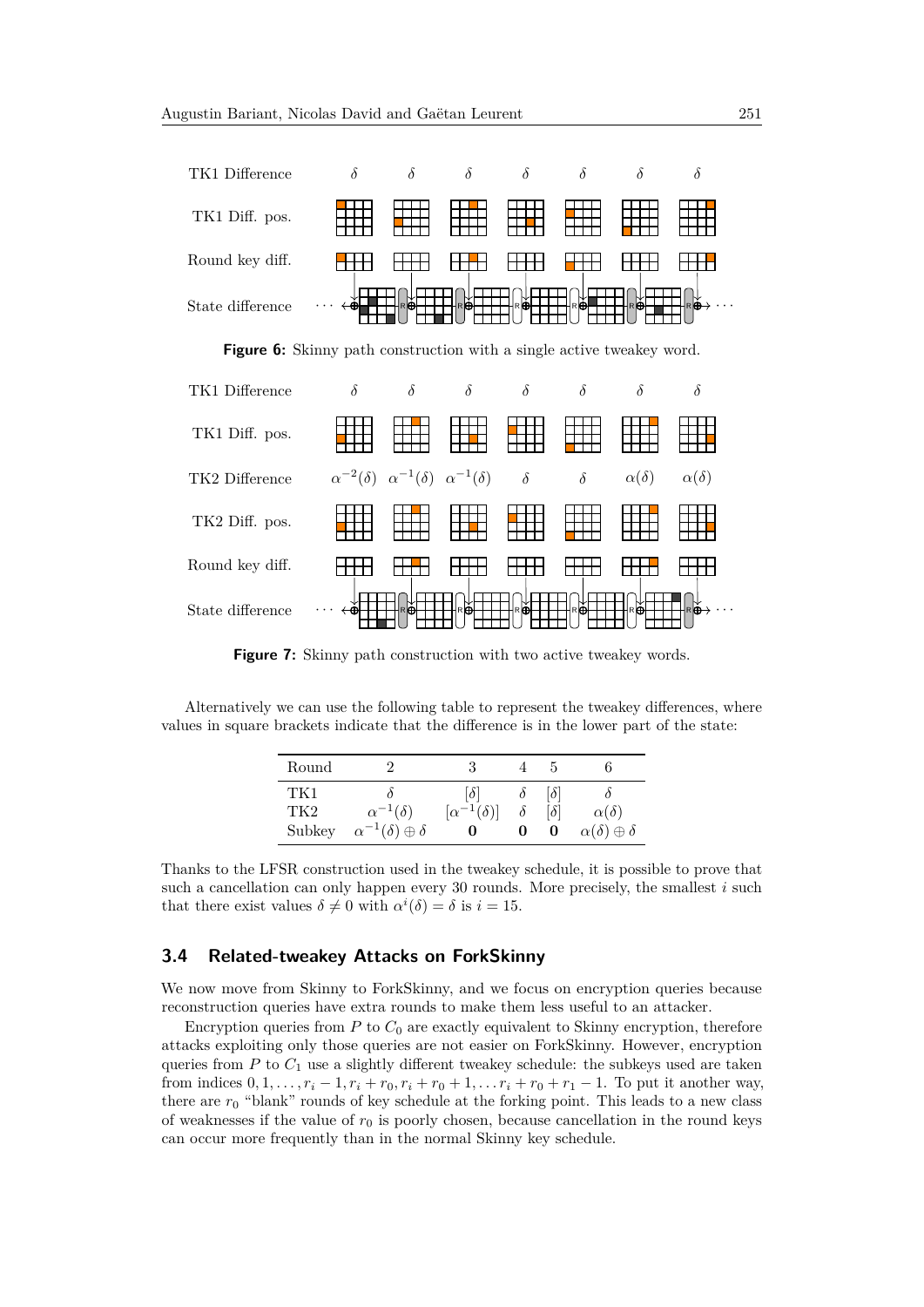### **3.4.1 Extending Attacks by One Round when** *r***<sup>0</sup> is Odd**

When  $r_0$  is odd, the round keys before and after the forking point are taken from the same half of the master tweakey. In particular, if there is no difference in this half, we have two consecutive inactive round keys. This allows to extend most differential trails (and therefore differential attacks) by one round.

For instance, attacks in the TK2 setting can use the following differences, with 4 consecutive inactive round keys rather than 3 (with  $r_0 = 2t + 1$ ):

| Round                |                                                              |                         |          |                                      | $4 (2t+1)+5 (2t+1)+6$          |                                                                |
|----------------------|--------------------------------------------------------------|-------------------------|----------|--------------------------------------|--------------------------------|----------------------------------------------------------------|
| TK1<br>TK2<br>Subkey | $\alpha^{-1}(\delta)$<br>$\alpha^{-1}(\delta) \oplus \delta$ | $[\alpha^{-1}(\delta)]$ | $\delta$ | $\lceil \delta \rceil$<br>$[\delta]$ | 0 <br>$[\alpha^{t+1}(\delta)]$ | $\alpha^{t+2}(\delta)$<br>$\alpha^{t+2}(\delta) \oplus \delta$ |

In particular, all parameters proposed for ForkSkinny use odd values of  $r_0$  which make this type of attack possible. The designers explained to us that this was a deliberate choice, because an even value of  $r_0$  would give a similar property for reconstruction queries.

In general, taking advantage of this property requires to design a dedicated attack on the primitive because the blank rounds move the position of the active tweakey. However, the use of  $r_1 = 31$  in ForkSkinny-128-288 makes it easier to reuse existing attacks because the cell permutation *P<sup>T</sup>* has a period of 16. More precisely, the first active step after the blank rounds is step  $2t + 7 = 37$  in the previous figure. Therefore the active tweakey is in the same position as at round 5, which would be the first active step in an attack on Skinny. This allows to reuse the same trails when extending an existing attack by one round (the same type of reuse will be shown in detail in Section [3.5\)](#page-20-0).

#### <span id="page-19-1"></span>**3.4.2 Extending Attacks by Three Rounds when** *r***<sup>0</sup> = 27**

For some specific values of  $r_0$ , we can have even more consecutive inactive rounds. In particular, it is easy to see that the previous pattern leads to 6 inactive round keys if  $\alpha^{t+2}(\delta) = \delta$ . For the particular  $\alpha$  corresponding to the LFSR used in Skinny, there are some choices of  $\delta$  such that  $\alpha^{15}(\delta) = \delta$ . We denote by S the set of those values<sup>[6](#page-19-0)</sup> (15) non-zero values, and the zero value). When  $r_0 = 27$ , and using such a δ, we have differential characteristics with 6 inactive round keys rather than 3 in the TK2 setting:

| Round                |                                                              |                                       |                        |                                                  | $4 \mid 27+5 \quad 27+6$                                                                                                         | $27 + 7$ | $27 + 8$                                                     |
|----------------------|--------------------------------------------------------------|---------------------------------------|------------------------|--------------------------------------------------|----------------------------------------------------------------------------------------------------------------------------------|----------|--------------------------------------------------------------|
| TK1<br>TK2<br>Subkey | $\alpha^{-1}(\delta)$<br>$\alpha^{-1}(\delta) \oplus \delta$ | $ \delta $<br>$[\alpha^{-1}(\delta)]$ | $\partial$<br>$\delta$ | $\lceil \delta \rceil$<br>$\lceil \delta \rceil$ | $ \delta $<br>$\left[ \begin{array}{cc} [\alpha^{14}(\delta)] & \alpha^{15}(\delta) & [\alpha^{15}(\delta)] \end{array} \right]$ | 0 <br>0  | $\alpha^{16}(\delta)$<br>$\alpha^{16}(\delta) \oplus \delta$ |

As it turns out, ForkSkinny-128-256 uses precisely  $r_0 = 27$ , therefore we expect that attacks against this variant can be extended by three rounds. However, this generally requires to adapt the attacks and to repeat the analysis, because the difference at round  $27 + 8$  is now at a different position than it would have been at round 5 in the original Skinny attack.

We now present two explicit related-key attacks taking advantage of this property: a 24-round attack against ForkSkinny-128-256 when used with a 128-bit key and a 128-bit tweak, and a 26-round attack against ForkSkinny-128-256 when used with a 256-bit key. Both attacks reach about 3 more rounds than the best attack against Skinny with the same parameters.

<span id="page-19-0"></span> $^6\mathrm{This}$  corresponds to all values for ForkSkinny variants with 4-bit cells.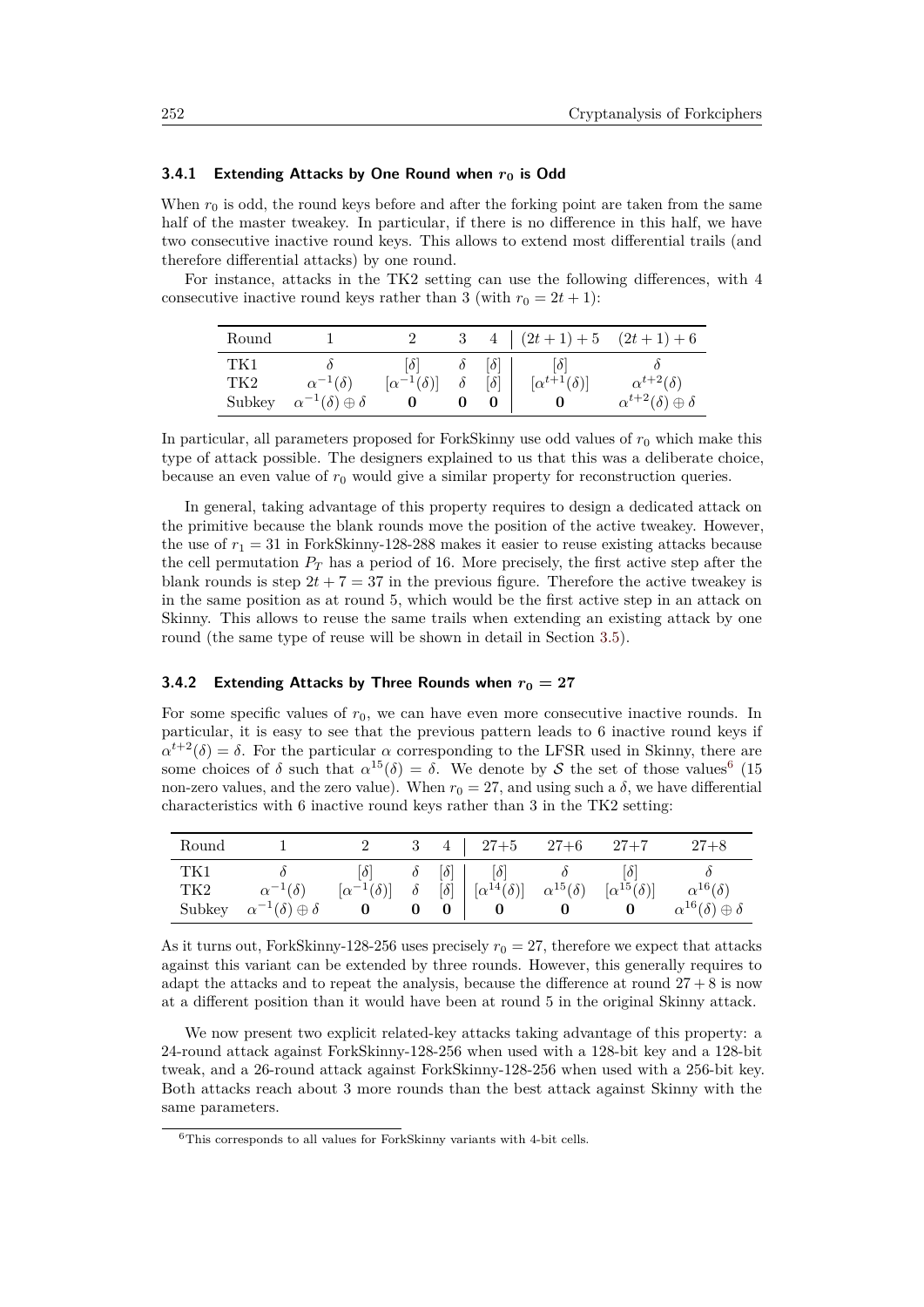### <span id="page-20-0"></span>**3.5 A 24-round Attack on ForkSkinny-128-256 with 128-bit key**

We first focus on ForkSkinny-128-256 when used with a 128-bit key and a 128-bit tweak, which corresponds to the usage in the ForkAE NIST submission.

In this setting, we have a very interesting result: we can reproduce exactly the attack against Skinny-128-128 presented in [\[SMB18,](#page-30-6) Appendix A] to attack ForkSkinny-128-256, gaining 5 rounds. The initial attack is a related-key attack on ForkSkinny-128-128 based on trails with two inactive rounds (following the general idea of Figure [6\)](#page-18-0). We turn it into a related-key related-tweak attack on ForkSkinny-128-256 with a 128-bit key, based on trails with seven inactive rounds as given in Section [3.4.2.](#page-19-1)

More precisely, the existing attack on Skinny-128-128 uses a 13-round impossible differential distinguisher build with the miss-in-the-middle technique, where the upper characteristic starts with 2 inactive rounds [\[SMB18,](#page-30-6) Figure 3]:



There are 255 specific values of the differences for which the impossible differential holds (see [\[SMB18\]](#page-30-6) for details). The 13-round distinguisher is used to attack 19 rounds, by adding three rounds at the top, and three at the bottom.

In our attack we reuse this distinguisher, but we have 7 inactive rounds at the beginning, using two cancellations in the tweakey schedule (taking advantage of  $r_0 = 27$ ). The new distinguisher has 5 extra rounds, plus 27 blank rounds in the key schedule. Since we add 32 key schedule rounds compared to the initial attack, the position of the active tweakey differences after the cancellations are the same as in the original attack, because the order of *P<sup>T</sup>* is 16. Therefore, we have the following 18-round impossible differential distinguisher for ForkSkinny-128-256 versions with  $r_0 = 27$ , with the forking point after 4 rounds:



Again, the active bytes must satisfy some relations, and the key differences must be chosen in S. More precisely, we have 15 impossible differentials, when the difference in TK1 is  $\delta \neq 0 \in S$ , the difference in TK2 is  $\alpha^{-1}(\delta)$ , the difference at the input is  $\alpha^{-1}(\delta) \oplus \delta$ , and the difference at the output is  $\alpha^6(\delta) \oplus \delta$ . The full impossible differential is shown in Figure [8.](#page-22-0)

Since the impossible differential has the same shape as in the original Skinny attack, we can also reuse the key recovery part of the attack, adding 3 rounds in the backward and forward directions. Therefore, we attack a 24-round reduced version of ForkSkinny-128-256 with 128-bit key where  $r_i = 7$ ,  $r_0 = 27$  and  $r_1 = 17$ , with the same complexity as the attack of [\[SMB18,](#page-30-6) Appendix A]:

$$
(D, T, M) = (2^{122.5}, 2^{125.5}, 2^{97.5}).
$$

Unfortunately, we have not found an attack against Skinny-128-256 with 128-bit key in the literature to directly compare the security of Skinny and ForkSkinny, but it seems reasonable to expect that this type of attack would reach 21 rounds.[7](#page-20-1)

More generally, we can reuse most of the differential attacks on Skinny-128-128 based on trails with two inactive rounds, and extend them by 5 rounds when attacking ForkSkinny-128-256 with a 128-bit key and  $r_0 = 27$ .

<span id="page-20-1"></span><sup>7</sup>Using a cancellation in the key schedule allows trails with four inactive rounds, so this type of impossible differential attack should reach 21 rounds. However, building the concrete attack requires some tedious work to verify the impossible differential and the key-recovery.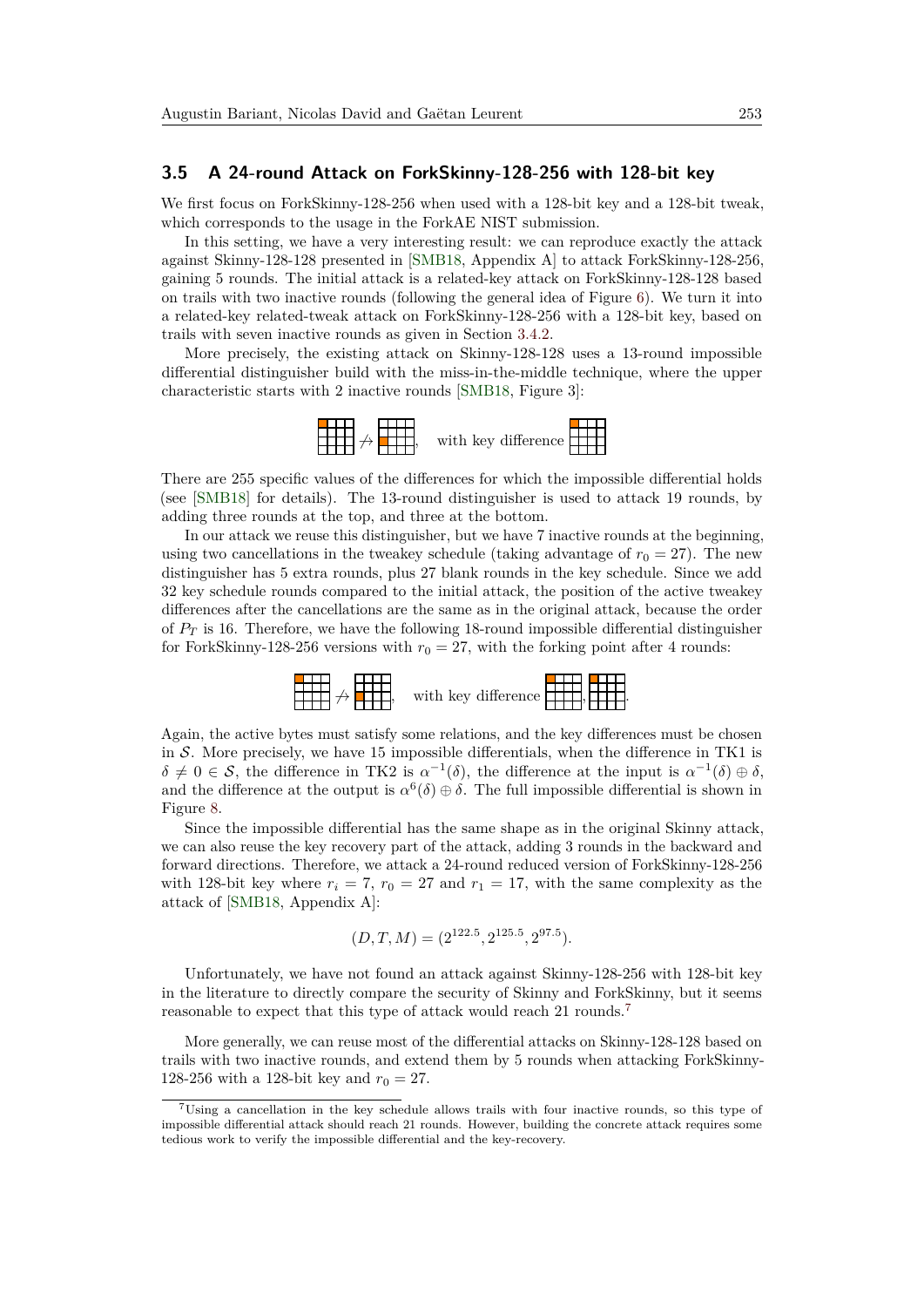## <span id="page-21-0"></span>**3.6 A 26-round Attack on ForkSkinny-128-256 with 256-bit key**

In order to show an attack against the largest number of rounds possible, we now assume the use of a 256-bit key (without tweak), and we allow the attacker to use related keys. This setting has been studied by several previous works in the case of Skinny-128- 256 [\[SMB18,](#page-30-6) [LGS17\]](#page-30-5), and the best known attack reaches 23 rounds. Starting from one of those 23-round attacks, we build a 26-round attack against ForkSkinny-128-256, using the tweakey cancellation property with  $r_0 = 27$ . We follow the trail suggested in Section [3.4.2,](#page-19-1) with three inactive round keys before the forking point, and three more after the forking point. Our attack is an impossible differential attack following the blueprint of [\[SMB18,](#page-30-6) Section 4.3]. We briefly recall the basics of impossible differential attacks, but we point the reader to the paper of Boura, Naya and Suder [\[BNS14\]](#page-29-10) for detailed explanations.

We first build an impossible differential trail with the miss-in-the-middle technique. The forward and the backward trails start with a fixed difference that cancels with the first round key difference, leading to some inactive rounds. In the forward trail, we use tweakey cancellation to have seven inactive rounds, while we have two inactive rounds in the backward trail, using an inactive round key when the tweakey difference is in the lower half of the state. Since all the active rounds are located after the forking point, we can actually use the same characteristic as used in [\[SMB18\]](#page-30-6), changing only the inactive rounds at the beginning. The impossible differential is shown in Figure [8,](#page-22-0) it spans 18 round, but the first round does not include the SubCells operation (the S-Box layer). As expected this distinguisher gains 3 rounds compared to the attack of [\[SMB18\]](#page-30-6).

Next, we use the distinguisher in a key-recovery attack. Following [\[SMB18\]](#page-30-6), we have 3 rounds before the distinguisher, and 5 rounds after. The key-recovery part of our attack is very similar to the attack of [\[SMB18\]](#page-30-6), but it has to be modified because the input difference is now in cell 0 instead of cell 1. The new key-recovery is illustrated by Figure [9](#page-23-0) and is detailed in the next subsections.

#### **3.6.1 Description of the Attack**

An impossible differential attack starts from a distinguisher. In our case we have 15 related-key impossible differences for 18 rounds, of the form:



when the difference in TK1 is  $\delta \neq 0 \in S$ , the difference in TK2 is  $\alpha^{-1}(\delta)$ , the difference at the input is  $\alpha^{-1}(\delta) \oplus \delta$ , and the difference at the output is  $\alpha^6(\delta) \oplus \delta$ .

The distinguisher is placed at rounds 4 to 21, and we collect a number of plaintext/ciphertext pairs under related keys with the required differences. Then we process each pair to find whether some keys would lead to the input and output differences of the impossible differential characteristic at rounds 4 and 21; if we locate such keys we know that they cannot be the actual encryption key. After processing enough data, we expect that only a small fraction of the keyspace remains. More precisely, the attack will process several structures of plaintexts, such that each structure will rule out a number of key candidates.

A structure is generated by fixing all bytes of the plaintext except bytes 1,4,11,14 to a random value, and taking the  $2^{32}$  possible values of bytes 1,4,11, and 14. Since the attack uses related keys, we have to encrypt each structure under several keys. More precisely, we use 16 different keys, and we encrypt each plaintext under key  $k_1^* \oplus [0, \ldots, 0, \delta], k_2^* \oplus$  $[0,\ldots,0,\alpha^{-3}(\delta)]$  (where  $k_1^*||k_2^*$  is the secret key), for all  $\delta \in \mathcal{S}$ , because byte 15 of the master key moves to byte 0 at round 4 for the impossible differential distinguisher.

By linearity of the LFSR  $\alpha$ , any pair of tweakey in this set satisfies the conditions for the impossible differential distinguisher, with a difference  $\delta$  in both words of the tweakey state  $tk_6$  (the TK1 word is updated three times through the LFSR).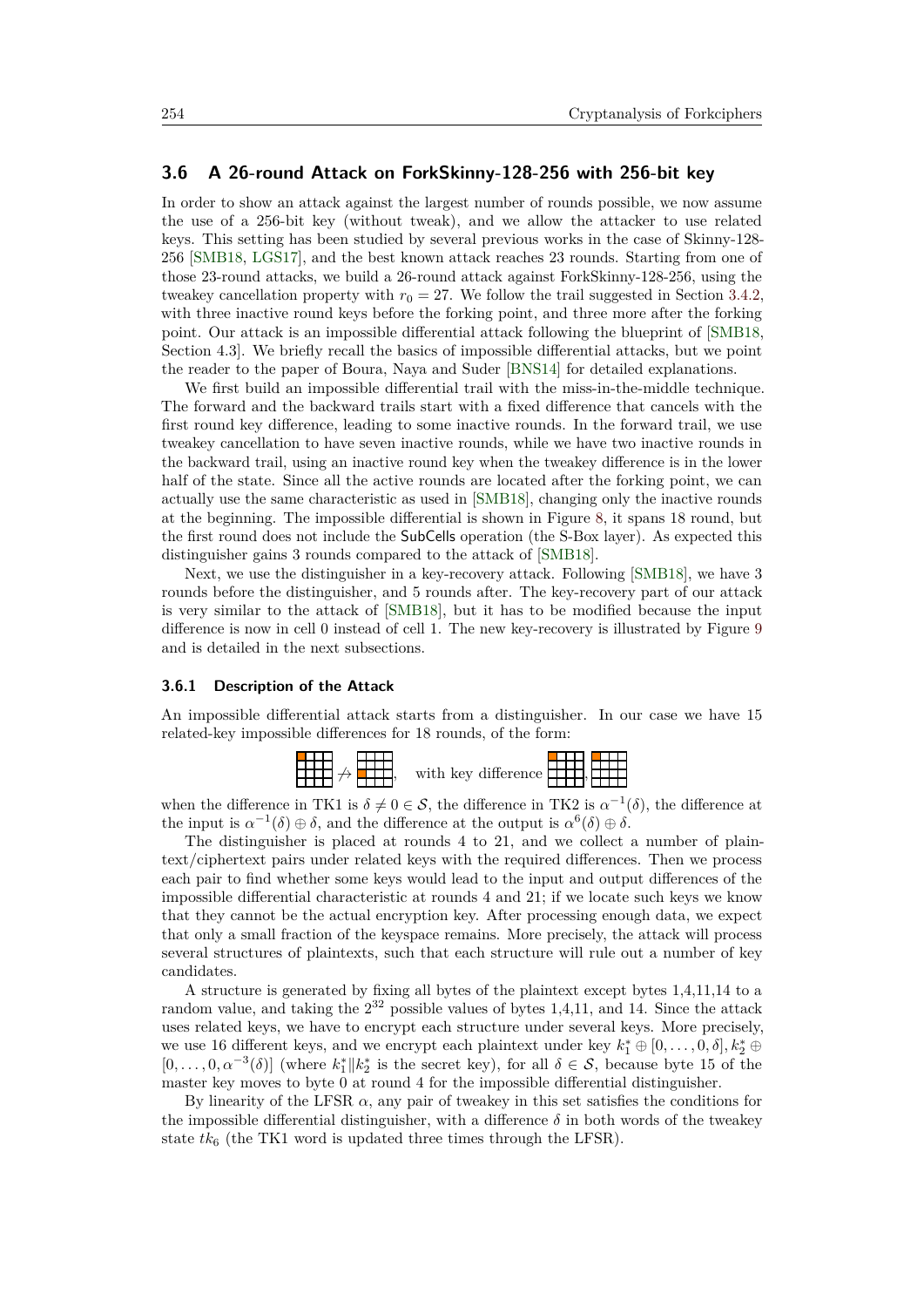<span id="page-22-0"></span>

**Figure 8:** Impossible differential characteristic for 18-round ForkSkinny-128-256, using the second branch (4 rounds before forking point, 14 rounds after forking point).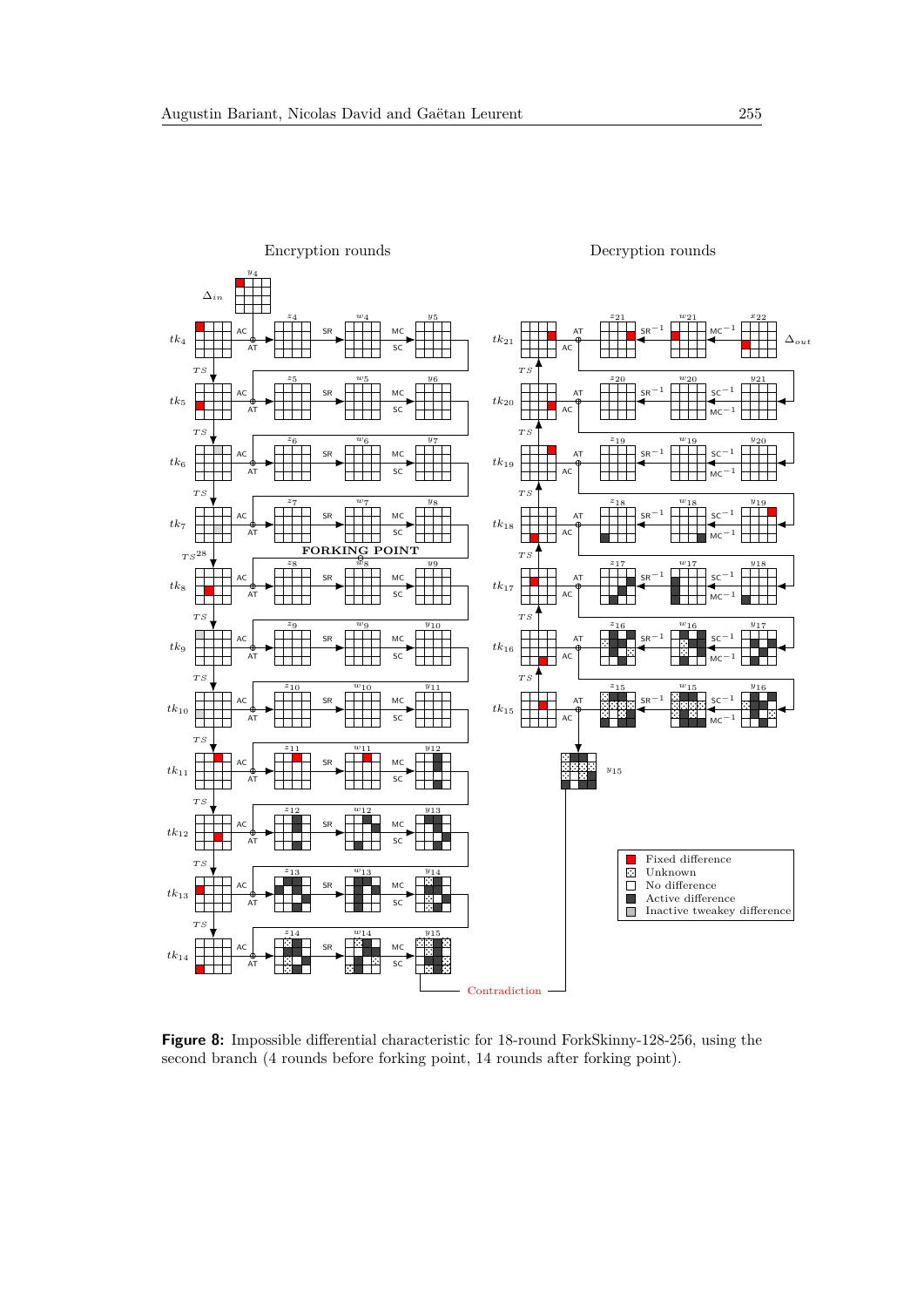<span id="page-23-0"></span>

**Figure 9:** Tweakey recovery of the impossible differential attack of ForkSkinny-128-256 on 26 rounds.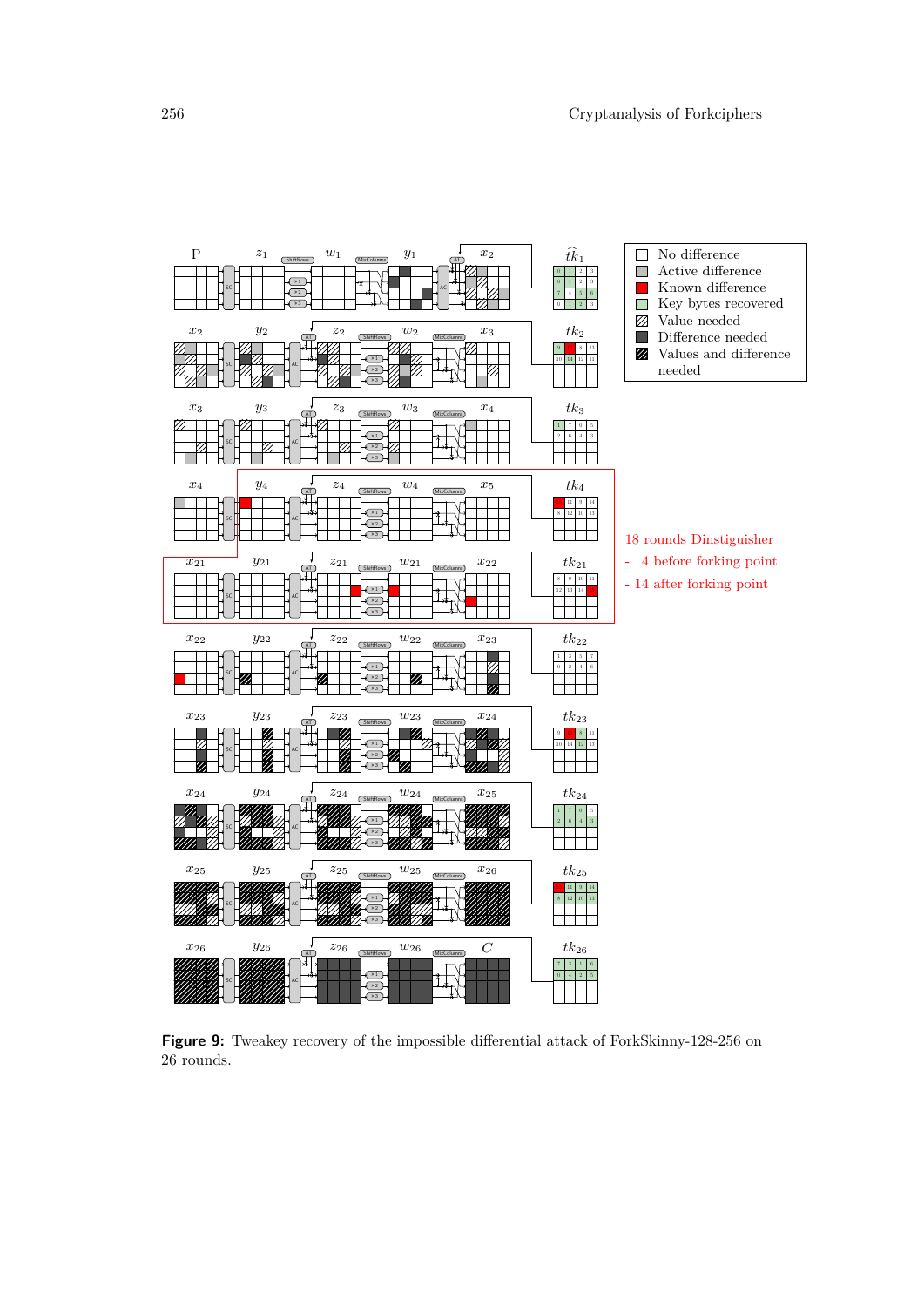Each structure contains  $2^{36}$  plaintext and values, and there are roughly  $2^{36+35} = 2^{71}$ useful pairs in each set. In total, we use  $N$  pairs, *i.e.*  $N/2^{71}$  different structures.

#### **3.6.2 Processing the Pairs**

We now explain how to process each pair to identify the keys that lead to the impossible differential. The following key recovery procedure is inspired by [\[SMB18\]](#page-30-6). We attach partial key information to each of the *N* pairs collected, initially empty, and we will incrementally fill up the key information.

1. **Round 1**. From the fixed difference  $\Delta y_2[1] = \Delta t k_2[1]$  and the difference  $\Delta x_2[1]$ derived from the plaintext, use Lemma [1](#page-4-1) to deduce  $tk_1[1]$  ( $TK[1]$ ).

We can represent the knowledge about the key graphically:

|   |   | 6 |   |
|---|---|---|---|
| ۶ | ر | Ü |   |
|   | З | 4 | 5 |

Cells colored in light gray have been recovered once by the attacker (he does not know the values of both tweakey states *TK*1 and *TK*2). Cells colored in dark gray have been recovered twice by the attacker, so he can freely recover this tweakey byte at any round (he knows the corresponding cells in *TK*1 and *TK*2 by linearity). We will use this representation after each step of the process.

2. **Round 26**. Because  $\Delta w_{25}[4, 10, 11, 14] = 0$ , the MixColumns operation gives us four equations on  $\Delta x_{26}$ :

(i) 
$$
\Delta w_{25}[4] = \Delta x_{26}[4] \oplus \Delta x_{26}[12] \oplus \Delta x_{26}[8] = 0
$$

From the knowledge of the ciphertext, we can compute  $\Delta x_{26}[8, 12]$  since no key material is added on bytes 8 and 12. Then, we compute the quantity  $\Delta x_{26}[4]$ . Therefore we know both  $\Delta x_{26}[4]$  and  $\Delta y_{26}[4]$ . Using Lemma [1,](#page-4-1) we can determine  $tk_{26}[4]$   $(TK[0])$ .

(ii) 
$$
\Delta w_{25}[14] = \Delta x_{26}[2] \oplus \Delta x_{26}[14] = 0
$$

(iii) 
$$
\Delta w_{25}[10] = \Delta x_{26}[6] \oplus \Delta x_{26}[14] = 0
$$

 $\Delta x_{26}[14]$  can be computed from the ciphertext to derive  $\Delta x_{26}[2]$  and  $\Delta x_{26}[6]$ . Then we can apply Lemma [1](#page-4-1) and determine  $tk_{26}[2,6]$   $(TK[1,2])$ .

(iv) 
$$
\Delta w_{25}[11] = \Delta x_{26}[7] \oplus \Delta x_{26}[15] = 0
$$

 $\Delta x_{26}$ [[1](#page-4-1)5] can be computed from the ciphertext to derive  $\Delta x_{26}$ [7]. We use Lemma 1 to determine  $tk_{26}[7]$   $(TK[5])$ .

We then guess  $tk_{26}[0, 1, 3, 5]$   $(TK[3, 4, 6, 7])$  to compute the full state  $x_{26}$ . This step has a complexity of  $N \times 2^{4 \times 8}$  and we are left with  $N \times 2^{4 \times 8}$  candidates.

|   |    | 6      |    |
|---|----|--------|----|
| 8 | 9  | C<br>1 |    |
|   | 13 | 4<br>1 | 15 |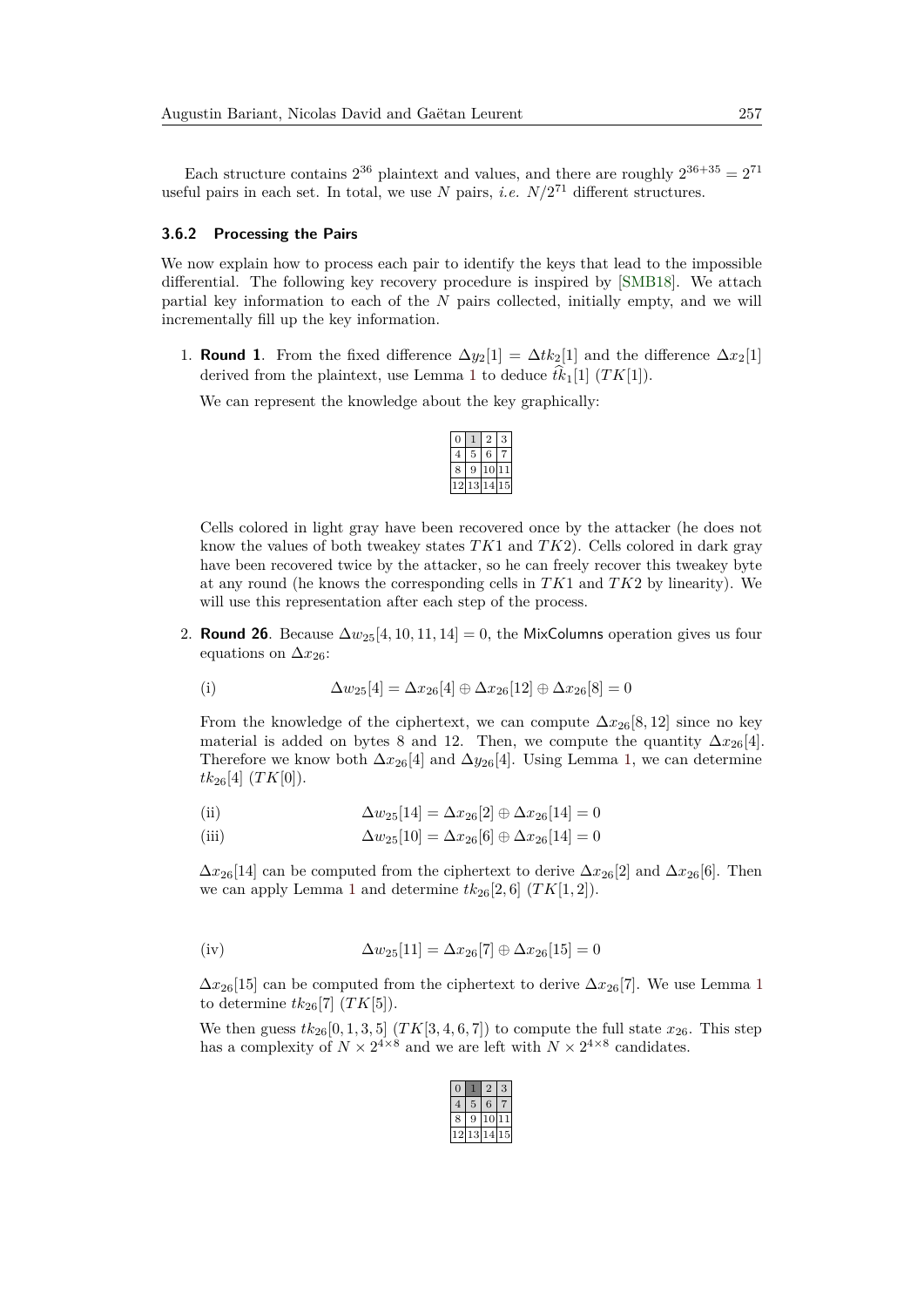3. **Round 25**. We have  $\Delta w_{24}[8, 9, 14] = 0$ , the following equations can be derived:

(i)  $\Delta w_{24}[14] = \Delta x_{25}[2] \oplus \Delta x_{25}[14] = 0$ 

(ii) 
$$
\Delta w_{24}[8] = \Delta x_{25}[4] \oplus \Delta x_{25}[12] = 0
$$

(iii)  $\Delta w_{24}[9] = \Delta x_{25}[5] \oplus \Delta x_{25}[13] = 0$ 

Since we can compute  $\Delta x_{25}[12, 13, 14]$  from  $x_{26}$ , we can deduce  $\Delta x_{25}[2, 4, 5]$  and apply Lemma [1](#page-4-1) to recover  $tk_{25}[2, 4, 5]$   $(TK[8, 9, 12])$ .

We then guess  $tk_{25}[3,6,7]$   $(TK[10,13,14])$  and compute the rightmost two columns of  $w_{24}$ . We can then compute  $\Delta x_{24}[8, 12]$  from the values and differences of  $w_{24}[10, 15]$ . Since  $w_{23}[0,4] = 0$ , we have an 8-bit filter:

$$
\Delta w_{23}[0] \oplus \Delta w_{23}[4] = \Delta x_{24}[8] \oplus \Delta x_{24}[12] = 0.
$$

Next, we guess  $tk_{25}[0,1]$  (*TK*[11, 15]), which allows to compute the full state  $x_{25}$ . The complexity of this step is  $2^{4\times 8}$  per candidate left after the previous step, therefore  $N \times 2^{8 \times 8}$ , and there are  $N \times 2^{8 \times 8}$  remaining candidates.



4. **Round 24**. Having  $\Delta w_{23}[9, 10, 12, 14] = 0$ , the following equations can be derived:

(i) 
$$
\Delta w_{23}[14] = \Delta x_{24}[14] \oplus \Delta x_{24}[2] = 0
$$

(ii)  $\Delta w_{23}[10] = \Delta x_{24}[14] \oplus \Delta x_{24}[6] = 0$ 

We can compute  $\Delta x_{24}$ [14] from  $x_{25}$ , deduce  $\Delta x_{24}$ [2*,* 6] and recover  $tk_{24}$ [2*,* 6] (*TK*[0*,* 4]) using Lemma [1.](#page-4-1)

(iii) 
$$
\Delta w_{23}[9] = \Delta x_{24}[5] \oplus \Delta x_{24}[13] = 0
$$

We can compute  $\Delta x_{24}$ [13] from  $x_{25}$ , deduce  $\Delta x_{24}$ [5] and recover  $tk_{24}$ [5] (*TK*[6]) using Lemma [1.](#page-4-1) Since the difference  $\Delta w_{23}[1]$  cancels out with the tweakey, we have an 8-bit filter:

$$
\Delta t k_{23}[1] = \Delta w_{23}[1] = \Delta x_{24}[5].
$$

Since  $tk_{24}[0]$   $(TK[1])$  has already been recovered twice, the attacker can compute  $\Delta x_{24}[0]$  and the last equation becomes an 8-bit condition:

(iv) 
$$
\Delta w_{23}[12] = \Delta x_{24}[0] \oplus \Delta x_{24}[12] = 0.
$$

We then guess  $tk_{24}[1,4,7]$   $(TK[2,3,7])$ , and compute the values and difference of  $x_{23}[10, 14]$  from  $w_{24}[8, 13]$ . Because  $\Delta w_{22}[2, 6] = 0$ , we have an 8-bit filter:

$$
\Delta w_{22}[2] \oplus \Delta w_{22}[6] = \Delta x_{23}[10] \oplus \Delta x_{23}[14] = 0.
$$

This step has a complexity of  $2^{5\times 8}$  per candidate from the previous step, therefore a total complexity of  $N \times 2^{9 \times 8}$ . At the end of this step, there are  $N \times 2^{8 \times 8}$  candidates.

| × | ò |   |   |
|---|---|---|---|
|   | ÷ | 4 | 5 |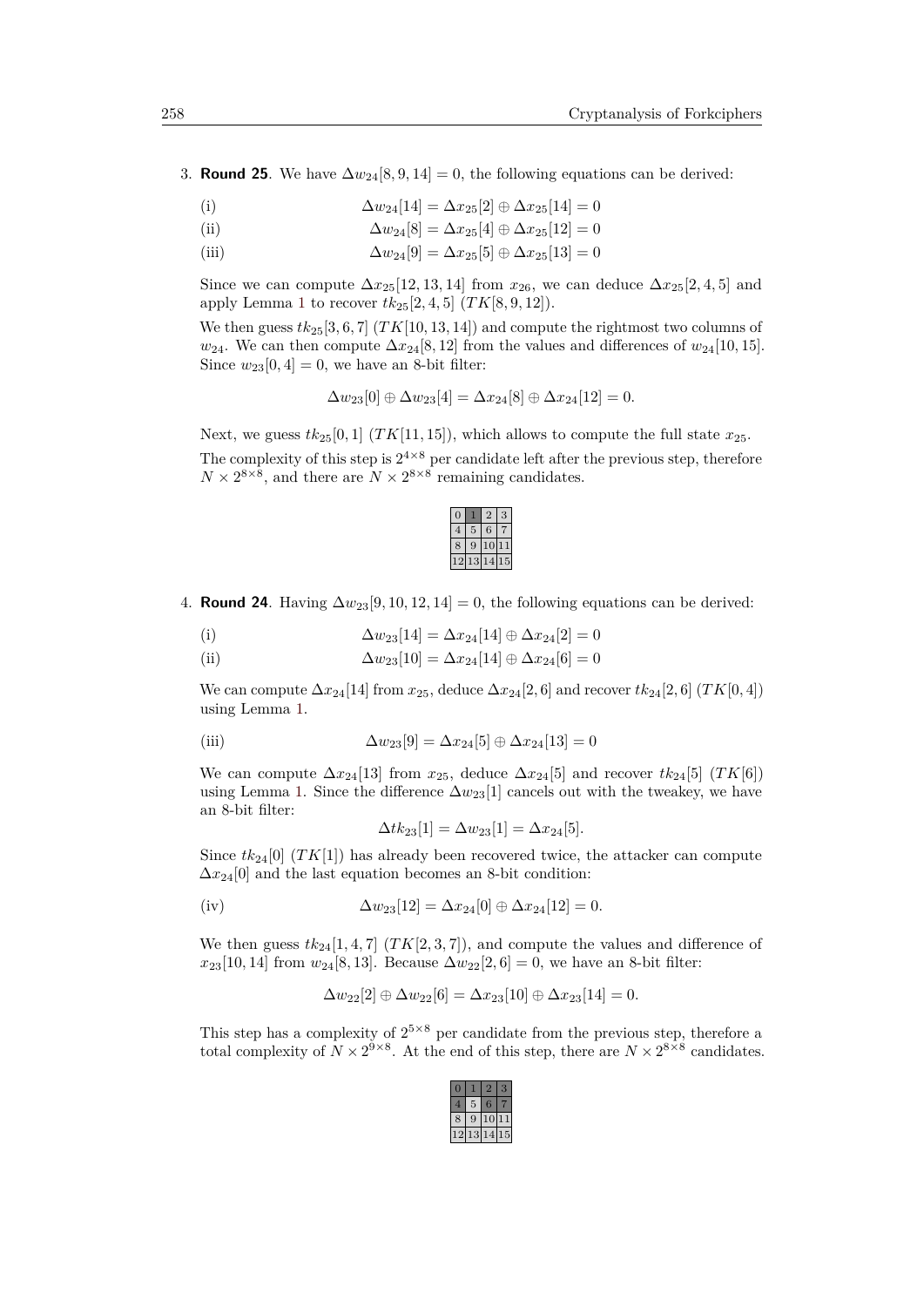5. **Round 1**. Since we know  $tk_1[4, 11, 14]$  ( $TK[0, 2, 6]$ ) from the previous steps, we can compute  $\Delta w_2[5, 9, 13]$ . Because  $\Delta x_3[1, 5, 9] = 0$ , we have a 16-bit filter:

(i) 
$$
\Delta x_3[9] = \Delta w_2[5] \oplus \Delta w_2[9] = 0
$$

(ii)  $\Delta x_3[1] \oplus \Delta x_3[5] = \Delta w_2[9] \oplus \Delta w_2[13] = 0.$ 

This step has a complexity of 1 per candidate, therefore a total complexity of  $N \times 2^{8 \times 8}$ . We are left with  $N \times 2^{6 \times 8}$  candidates.

6. **Round 23**. Because  $\Delta w_{22}[14] = 0$ , the following equation can be derived:

(i) 
$$
\Delta w_{22}[14] = \Delta x_{23}[2] \oplus \Delta x_{23}[14] = 0.
$$

We can compute  $\Delta x_{23}$ [14] from  $x_{24}$  and deduce  $\Delta x_{23}$ [2]. Using Lemma [1,](#page-4-1) we recover  $tk_{23}[2]$  (*TK*[8]).

Next, we guess  $tk_{23}[6]$  (*TK*[12]).  $\Delta z_{21}[7]$  cancels out with the tweakey, therefore we have an 8-bit filter:

$$
\Delta t k_{21}[7] = \Delta z_{21}[7] = \Delta x_{22}[8].
$$

This step has a complexity of  $2^8$  per candidate, therefore a total complexity of  $N \times 2^{7 \times 8}$ , and we are left with  $N \times 2^{6 \times 8}$  candidates.

| г |                |   |
|---|----------------|---|
| 9 |                |   |
|   | $\frac{14}{1}$ | ã |

7. **Round 1**. Guess  $\hat{t}_{k_1}[10]$  (*TK*[5]). Since  $\hat{t}_{k_1}$  is fully known, we can fully compute  $y_2$ . This step has a complexity of  $2^8$  per candidate, therefore a total complexity of  $N \times 2^{7 \times 8}$ , and we are left with  $N \times 2^{7 \times 8}$  candidates.

|  | ٠ |    |  |
|--|---|----|--|
|  |   | 4, |  |

8. **Round 2 and 3.** Guess  $tk_2[1,5]$  ( $TK[14,15]$ ). We know  $w_3[8,12]$  and  $\Delta w_3[12]$  from  $x_3[8, 13]$  and  $\Delta x_3[13]$ . From  $\Delta w_3[12]$  we can compute  $\Delta x_4[0]$ . Additionally, we know  $\Delta y_4[0] = \Delta t k_4[0]$ , so we can apply Lemma [1,](#page-4-1) giving us one possible value in average for  $x_4[0]$ . We derive the following equation from the round 3 MixColumns operation:

$$
x_4[0] = w_3[0] \oplus w_3[8] \oplus w_3[12].
$$

Knowing  $w_3[8, 12]$  and  $x_4[0]$ , we can deduce  $w_3[0]$ . We also know  $tk_3[0]$  (*TK*[1]) from the previous steps, so we can compute  $y_3[0]$  then  $x_3[0]$ . We derive the following equation from the round 2 MixColumns operation:

$$
x_3[0] = w_2[0] \oplus w_2[8] \oplus w_2[12].
$$

Knowing  $w_2[8, 12]$  we can recover  $w_2[0] = z_2[0]$ . We get  $tk_2[0]$  (*TK*[9]). This step has a complexity of  $2^{2\times 8}$  per candidate, therefore a total complexity of  $N \times 2^{9 \times 8}$ , and we are left with  $N \times 2^{9 \times 8}$  candidates.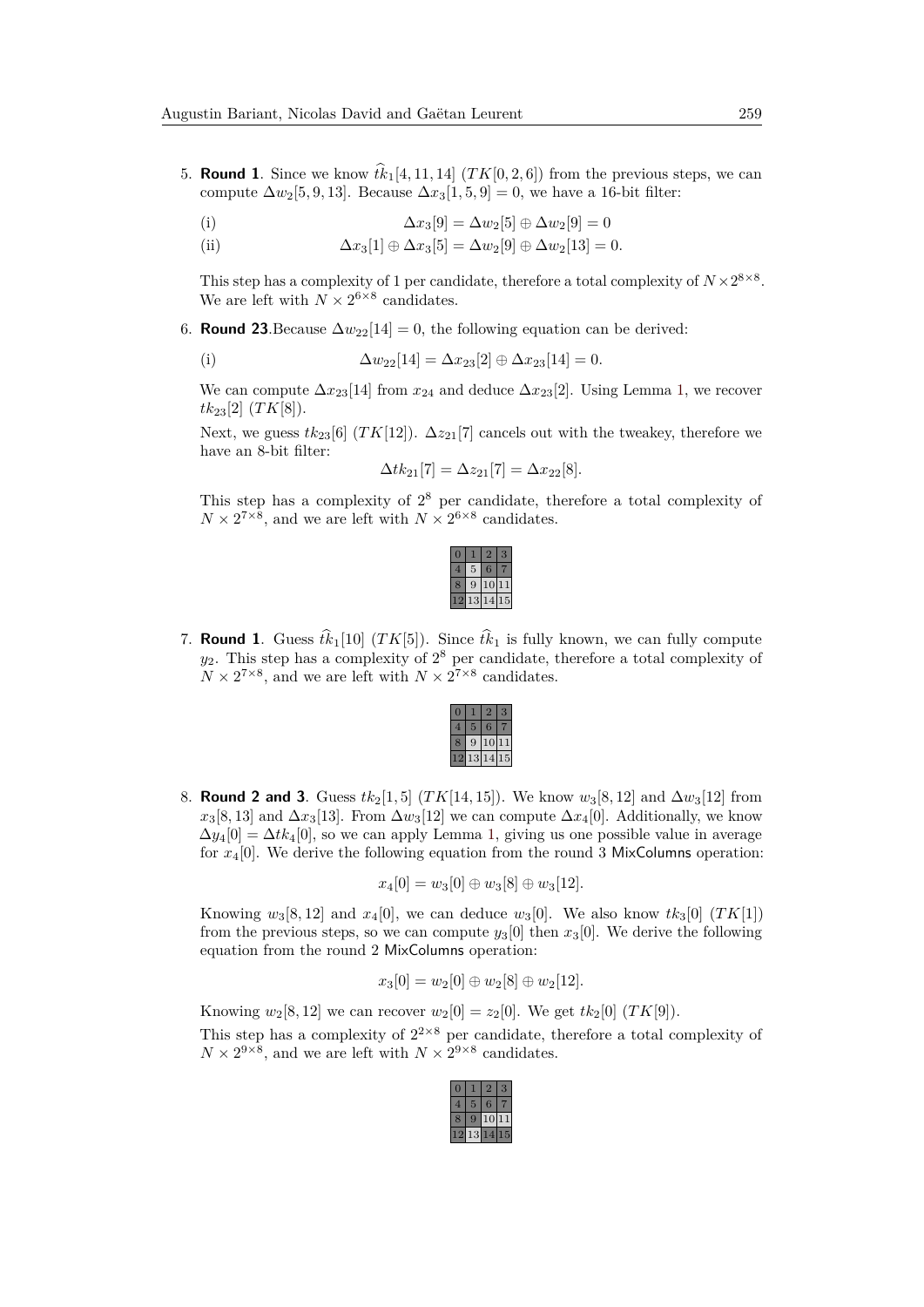### **3.6.3 Complexity Analysis**

The total number of key bytes recovered is 29, and we deduce  $2^{9\times8}$  impossible keys from each pair. In order to reduce the key space by at least a factor 1*/e*, the number of pairs *N* should be such that:

$$
N \times 2^{9 \times 8} \ge 2^{29 \times 8}.
$$

This implies  $N \geq 2^{160}$ , therefore we need to construct at least  $2^{160-71} = 2^{89}$  sets, using  $D = 2^{89+36} = 2^{125}$  plaintexts. The analysis phase has a complexity of  $N \times 2^{9 \times 8} = 2^{232}$  so the time complexity will be dominated by the exhaustive search over the remaining key space, with  $T = 2^{256}/e \approx 2^{254.6}$ . A naive implementation would require a memory of  $2^{29 \times 8}$ to store all the potential keys and remove impossible ones. However an implementation using the early abort technique of [\[LKKD08\]](#page-30-7) only requires to store the plaintext/ciphertext pairs. Indeed, Algorithm [1](#page-28-0) gives an implementation of the attack were we store the pairs and iterate over the possible key bytes values to perform the key recovery.

Therefore, we end up with a complexity of

$$
(D, T, M) = (2^{160}, 2^{254.6}, 2^{160}).
$$

**Complexity parameters from [\[BNS14\]](#page-29-10).** We can verify our complexity analysis using the generic formula of [\[BNS14\]](#page-29-10). The parameters corresponding to our attack are:

$$
|\Delta_{\rm in}| = 4.5 \times 8
$$
  
\n
$$
c_{\rm in} = 4 \times 8
$$
  
\n
$$
|\Delta_{\rm out}| = 16 \times 8
$$
  
\n
$$
|\Delta_{\rm out}| = 16 \times 8
$$
  
\n
$$
|k_{\rm in} \cup k_{\rm out}| = 29 \times 8
$$

The formula for the minimum data complexity  $D_{\min}$  given in [\[BNS14\]](#page-29-10) confirms our analysis:

$$
D_{\min} = N_{\min} \times 2^{n+1-|\Delta_{\text{in}}|-|\Delta_{\text{out}}|} = 2^{c_{\text{in}}+c_{\text{out}}} \times 2^{n+1-|\Delta_{\text{in}}|-|\Delta_{\text{out}}|} = 2^{125}.
$$

We can also reduce the time complexity, at the expanse of an increase in the data complexity. For instance with a data complexity of  $N = 2^{127}$ , we reduce the fraction of remaining keys to  $P \approx e^{-4} \approx 2^{-5.7}$ , so that the time complexity is reduced to  $2^{250.3}$ .

## **Conclusion**

This work shows that the security of forkciphers must be carefully analyzed. While basic security arguments indicate that forking a (tweakable) block cipher should not reduce its security, we have studied the two concrete instances proposed, and found a significant security drop. Even though forkciphers reuse the round function of a block cipher, and keep the same number of rounds, the forkcipher model gives extra freedom to the attacker.

In the case of ForkAES, the security loss comes from the reduced diffusion when alternating decryption rounds and encryption rounds in reconstruction queries, as identified by previous works [\[BBJ](#page-29-4)<sup>+</sup>19]. Our improved analysis can attack the full ForkAES using reconstruction queries with 5 decryption rounds followed by 5 encryption rounds, even though the best attacks on AES only reach 7 rounds.

In the case of ForkSkinny, the security loss comes from the modified tweakey schedule in encryption queries going to the second branch. In particular the parameters chosen by the designers interact badly with properties of the Skinny tweakey schedule, allowing some attacks to be extended. More precisely, when  $r_0$  is an odd value, two consecutive rounds use the same half key, and when  $r_0$  is 27 we can have six consecutive rounds without tweakey difference in the TK2 model, rather than three. Since one of the ForkSkinny parameters uses  $r_0 = 27$ , we can extend the best attacks to three more rounds. The best attack on Skinny-128-256 reaches 23 rounds, but we can break ForkSkinny-128-256-7-27-19,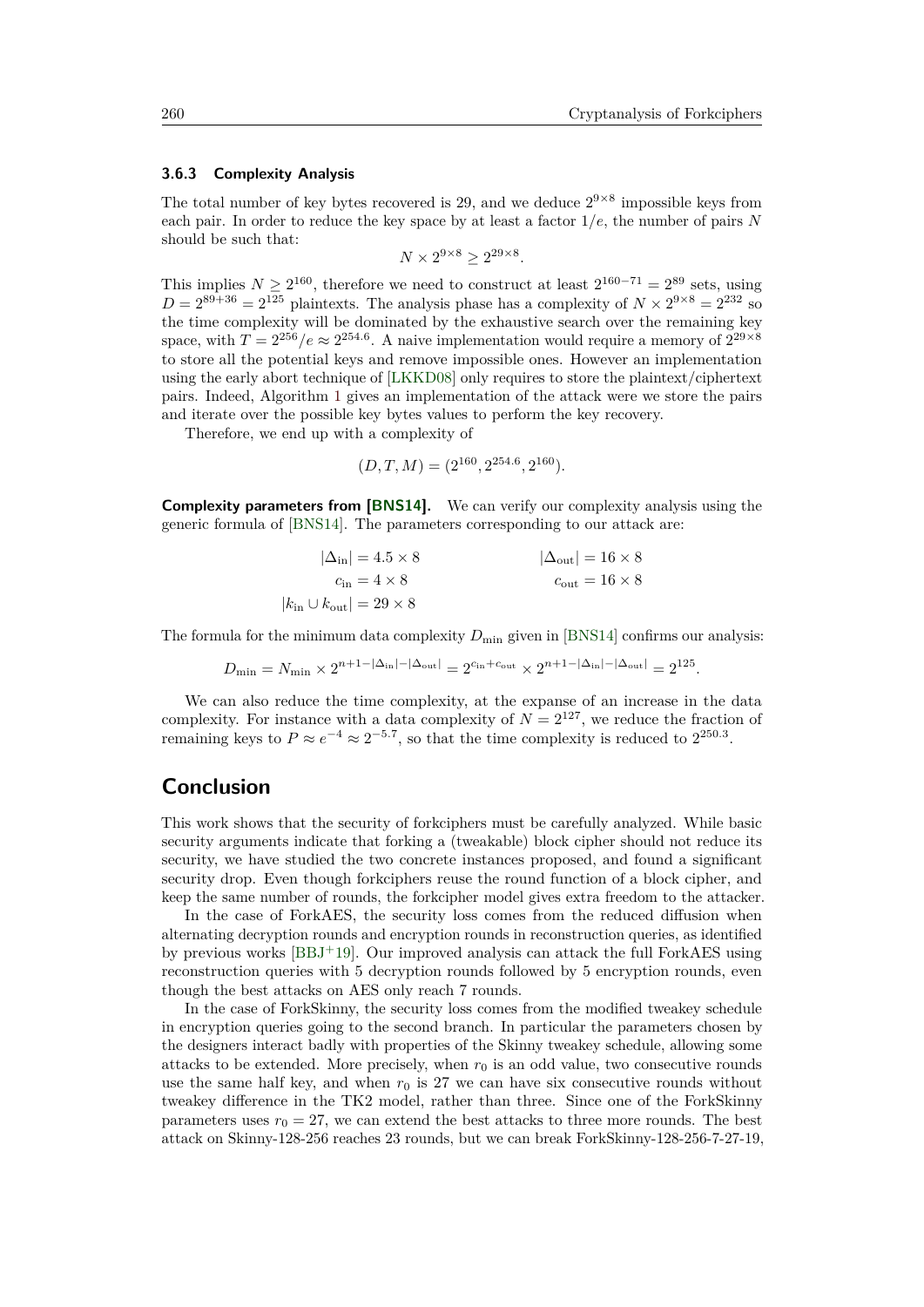a reduced version of the recommended ForkSkinny-128-256-21-27-27 with 26 rounds. Other values of  $r_0$  also lead to more cancellations than in the original Skinny, but exploiting them requires to build dedicated attacks and we leave this to future work. In particular, it would be interesting to study attacks against reduced version with  $r_0 = r_1$  which is more natural than the reduced versions studied in this paper.

## **Acknowledgments**

This project has received funding from the European Research Council (ERC) under the European Union's Horizon 2020 research and innovation program (grant agreement no. 714294 - acronym QUASYModo).

<span id="page-28-0"></span>**Algorithm 1** Implementation of this attack with early abort and low memory. *tk* represents the accumulated knowledge about the key.

| <b>Input:</b> $L_0$ with $ L_0  = N$                                                                 |                                                |
|------------------------------------------------------------------------------------------------------|------------------------------------------------|
| for all $tk_{26}[0,1,3,5], tk_{25}[3,6,7]$ do                                                        |                                                |
| $L_1 \leftarrow \{\}$                                                                                |                                                |
| for all $(p, c) \in L_0$ do                                                                          | $\triangleright 2^{7s} \times N$ iterations    |
| Deduce $tk_1[1], tk_{26}[2, 4, 6, 7], tk_{25}[2, 4, 5]$                                              |                                                |
| if $\Delta x_{24}[8] = \Delta x_{24}[12]$ then                                                       |                                                |
| $APPEND(L_1, (p, c, tk))$                                                                            |                                                |
|                                                                                                      | $\triangleright$ $ L_1  = 2^{-s} \times N$     |
| for all $tk_{25}[0,1]$ do                                                                            |                                                |
| $L_2 \leftarrow \{\}$                                                                                |                                                |
| for all $(p, c, tk) \in L_1$ do                                                                      | $\triangleright 2^{8s} \times N$ iterations    |
| Deduce $tk_{24}[2,5,6]$                                                                              |                                                |
| if $\Delta x_{24}[13] = \Delta t k_{23}[1]$ and $\Delta x_{24}[0] = \Delta x_{24}[8]$ then           |                                                |
| $APPEND(L_2, (p, c, tk))$                                                                            | $ L_2  = 2^{-3s} \times N$                     |
|                                                                                                      |                                                |
| for all $tk_{24}[1,4,7]$ do<br>$L_3 \leftarrow \{\}$                                                 |                                                |
| for all $(p, c, tk) \in L_2$ do                                                                      | $\triangleright 2^{9s} \times N$ iterations    |
| Deduce $tk_{23}[2]$                                                                                  |                                                |
| if $\Delta x_{23}[10] = \Delta x_{23}[14]$ and $\Delta w_2[5] = \Delta w_2[9] = \Delta w_2[13]$ then |                                                |
| $APPEND(L_3, (p, c, tk))$                                                                            |                                                |
|                                                                                                      | $ L_3  = 2^{-6s} \times N$                     |
| for all $tk_{23}[6]$ do                                                                              |                                                |
| $L_4 \leftarrow \{\}$                                                                                |                                                |
| for all $(p, c, tk) \in L_3$ do                                                                      | $\triangleright 2^{7s} \times N$ iterations    |
| if $\Delta x_{22} [8] = \Delta t k_{21} [7]$ then                                                    |                                                |
| $APPEND(L_4, (p, c, tk))$                                                                            |                                                |
|                                                                                                      | $ L_4  = 2^{-7s} \times N$                     |
| for all $\hat{tk}_1[10], tk_2[1, 5]$ do                                                              |                                                |
| Create hash table $H$ indexed by 13 deduced keys words                                               |                                                |
| for all $(p, c, tk) \in L_4$ do                                                                      | $\vartriangleright 2^{9s} \times N$ iterations |
| Deduce $tk_2[0]$                                                                                     |                                                |
| $H[tk] \leftarrow 1$                                                                                 |                                                |
| for all $tk$ do                                                                                      | $\triangleright 2^{29s}$ iterations            |
| if $H[tk] = 0$ then                                                                                  |                                                |
| Run exhaustive search over $2^{3s}$ keys                                                             |                                                |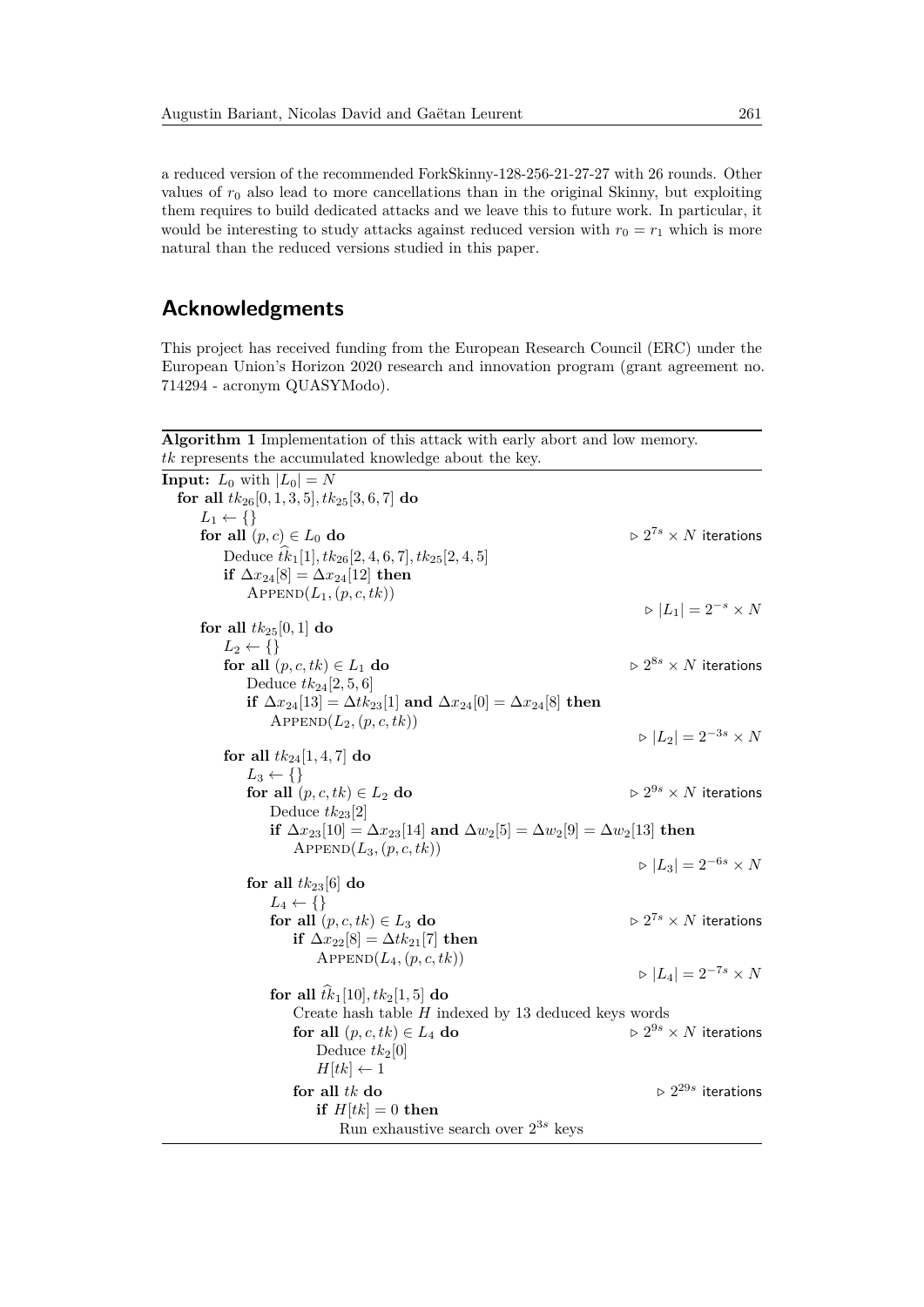## **References**

- <span id="page-29-1"></span>[ALP<sup>+</sup>19a] Elena Andreeva, Virginie Lallemand, Antoon Purnal, Reza Reyhanitabar, Arnab Roy, and Damian Vizár. ForkAE v.1. Submission to the NIST Lightweight Cryptography standardization process, 2019.
- <span id="page-29-2"></span>[ALP<sup>+</sup>19b] Elena Andreeva, Virginie Lallemand, Antoon Purnal, Reza Reyhanitabar, Arnab Roy, and Damian Vizár. Forkcipher: A new primitive for authenticated encryption of very short messages. In Steven D. Galbraith and Shiho Moriai, editors, *ASIACRYPT 2019, Part II*, volume 11922 of *LNCS*, pages 153–182. Springer, Heidelberg, December 2019.
- <span id="page-29-0"></span>[ARVV18] Elena Andreeva, Reza Reyhanitabar, Kerem Varici, and Damian Vizár. Forking a blockcipher for authenticated encryption of very short messages. Cryptology ePrint Archive, Report 2018/916, 2018. [https://eprint.iacr.](https://eprint.iacr.org/2018/916) [org/2018/916](https://eprint.iacr.org/2018/916).
- <span id="page-29-4"></span>[BBJ<sup>+</sup>19] Subhadeep Banik, Jannis Bossert, Amit Jana, Eik List, Stefan Lucks, Willi Meier, Mostafizar Rahman, Dhiman Saha, and Yu Sasaki. Cryptanalysis of ForkAES. In Robert H. Deng, Valérie Gauthier-Umaña, Martín Ochoa, and Moti Yung, editors, *ACNS 19*, volume 11464 of *LNCS*, pages 43–63. Springer, Heidelberg, June 2019.
- <span id="page-29-9"></span>[BC18] Christina Boura and Anne Canteaut. On the boomerang uniformity of cryptographic sboxes. *IACR Trans. Symm. Cryptol.*, 2018(3):290–310, 2018.
- <span id="page-29-3"></span>[BJK<sup>+</sup>16] Christof Beierle, Jérémy Jean, Stefan Kölbl, Gregor Leander, Amir Moradi, Thomas Peyrin, Yu Sasaki, Pascal Sasdrich, and Siang Meng Sim. The SKINNY family of block ciphers and its low-latency variant MANTIS. In Matthew Robshaw and Jonathan Katz, editors, *CRYPTO 2016, Part II*, volume 9815 of *LNCS*, pages 123–153. Springer, Heidelberg, August 2016.
- <span id="page-29-10"></span>[BNS14] Christina Boura, María Naya-Plasencia, and Valentin Suder. Scrutinizing and improving impossible differential attacks: Applications to CLEFIA, Camellia, LBlock and Simon. In Palash Sarkar and Tetsu Iwata, editors, *ASIACRYPT 2014, Part I*, volume 8873 of *LNCS*, pages 179–199. Springer, Heidelberg, December 2014.
- <span id="page-29-8"></span>[CHP<sup>+</sup>18] Carlos Cid, Tao Huang, Thomas Peyrin, Yu Sasaki, and Ling Song. Boomerang connectivity table: A new cryptanalysis tool. In Jesper Buus Nielsen and Vincent Rijmen, editors, *EUROCRYPT 2018, Part II*, volume 10821 of *LNCS*, pages 683–714. Springer, Heidelberg, April / May 2018.
- <span id="page-29-7"></span>[DEM16] Christoph Dobraunig, Maria Eichlseder, and Florian Mendel. Square attack on 7-round kiasu-BC. In Mark Manulis, Ahmad-Reza Sadeghi, and Steve Schneider, editors, *ACNS 16*, volume 9696 of *LNCS*, pages 500–517. Springer, Heidelberg, June 2016.
- <span id="page-29-6"></span>[DFJ13] Patrick Derbez, Pierre-Alain Fouque, and Jérémy Jean. Improved key recovery attacks on reduced-round AES in the single-key setting. In Thomas Johansson and Phong Q. Nguyen, editors, *EUROCRYPT 2013*, volume 7881 of *LNCS*, pages 371–387. Springer, Heidelberg, May 2013.
- <span id="page-29-5"></span>[DKR97] Joan Daemen, Lars R. Knudsen, and Vincent Rijmen. The block cipher Square. In Eli Biham, editor, *FSE'97*, volume 1267 of *LNCS*, pages 149–165. Springer, Heidelberg, January 1997.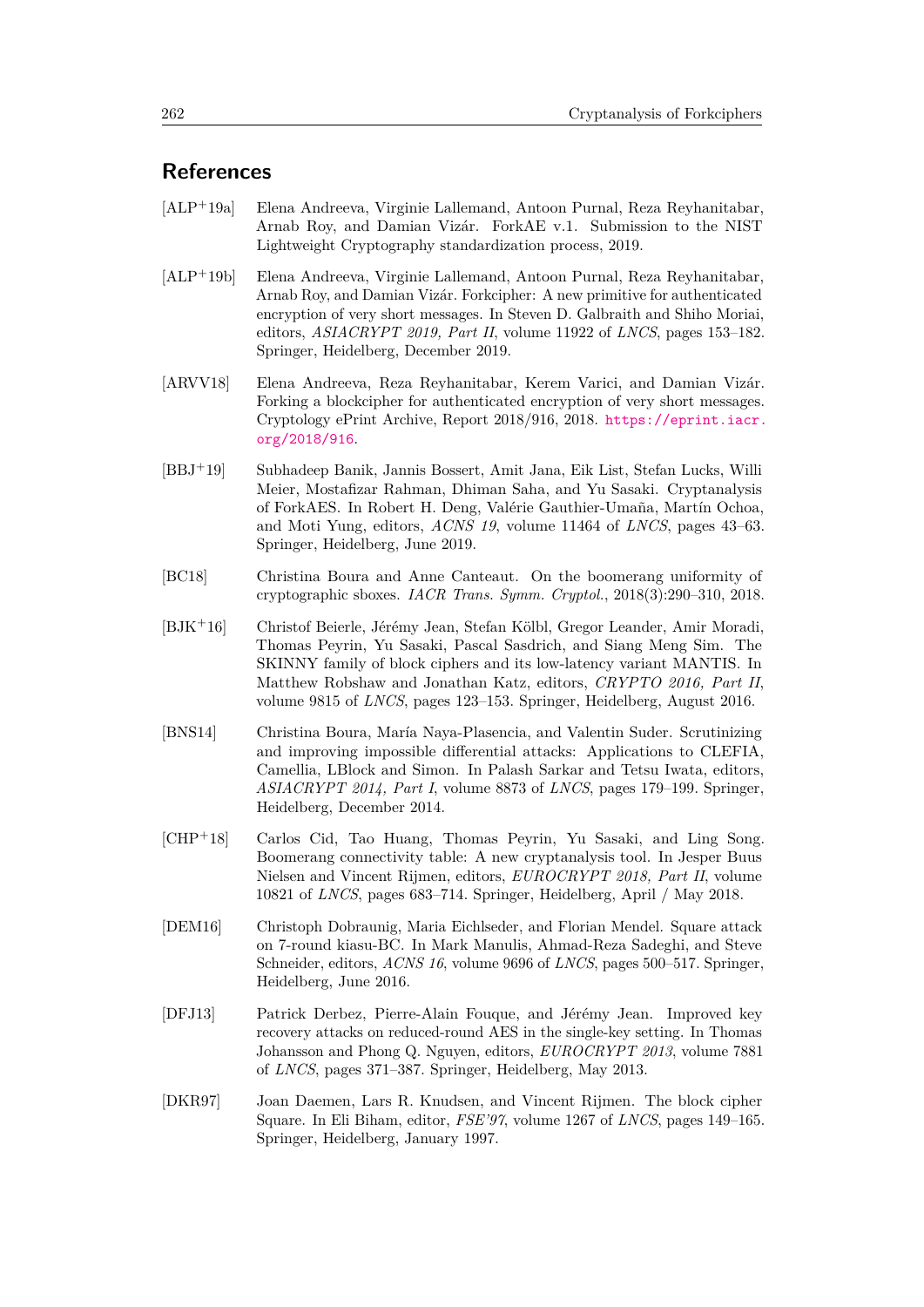- <span id="page-30-4"></span>[DL17] Christoph Dobraunig and Eik List. Impossible-differential and boomerang cryptanalysis of round-reduced kiasu-BC. In Helena Handschuh, editor, *CT-RSA 2017*, volume 10159 of *LNCS*, pages 207–222. Springer, Heidelberg, February 2017.
- <span id="page-30-0"></span>[DR13] Joan Daemen and Vincent Rijmen. *The design of Rijndael: AES – The Advanced Encryption Standard*. Springer Science & Business Media, 2013.
- <span id="page-30-1"></span>[JNP14] Jérémy Jean, Ivica Nikolic, and Thomas Peyrin. Tweaks and keys for block ciphers: The TWEAKEY framework. In Palash Sarkar and Tetsu Iwata, editors, *ASIACRYPT 2014, Part II*, volume 8874 of *LNCS*, pages 274–288. Springer, Heidelberg, December 2014.
- <span id="page-30-5"></span>[LGS17] Guozhen Liu, Mohona Ghosh, and Ling Song. Security analysis of SKINNY under related-tweakey settings (long paper). *IACR Trans. Symm. Cryptol.*, 2017(3):37–72, 2017.
- <span id="page-30-7"></span>[LKKD08] Jiqiang Lu, Jongsung Kim, Nathan Keller, and Orr Dunkelman. Improving the efficiency of impossible differential cryptanalysis of reduced Camellia and MISTY1. In Tal Malkin, editor, *CT-RSA 2008*, volume 4964 of *LNCS*, pages 370–386. Springer, Heidelberg, April 2008.
- <span id="page-30-3"></span>[MAY16] Tolba Mohamed, Abdelkhalek Ahmed, and Amr Youssef. A meet in the middle attack on reduced round Kiasu-BC, 2016.
- <span id="page-30-2"></span>[MDRMH10] Hamid Mala, Mohammad Dakhilalian, Vincent Rijmen, and Mahmoud Modarres-Hashemi. Improved impossible differential cryptanalysis of 7 round AES-128. In Guang Gong and Kishan Chand Gupta, editors, *IN-DOCRYPT 2010*, volume 6498 of *LNCS*, pages 282–291. Springer, Heidelberg, December 2010.
- <span id="page-30-6"></span>[SMB18] Sadegh Sadeghi, Tahereh Mohammadi, and Nasour Bagheri. Cryptanalysis of reduced round SKINNY block cipher. *IACR Trans. Symm. Cryptol.*, 2018(3):124–162, 2018.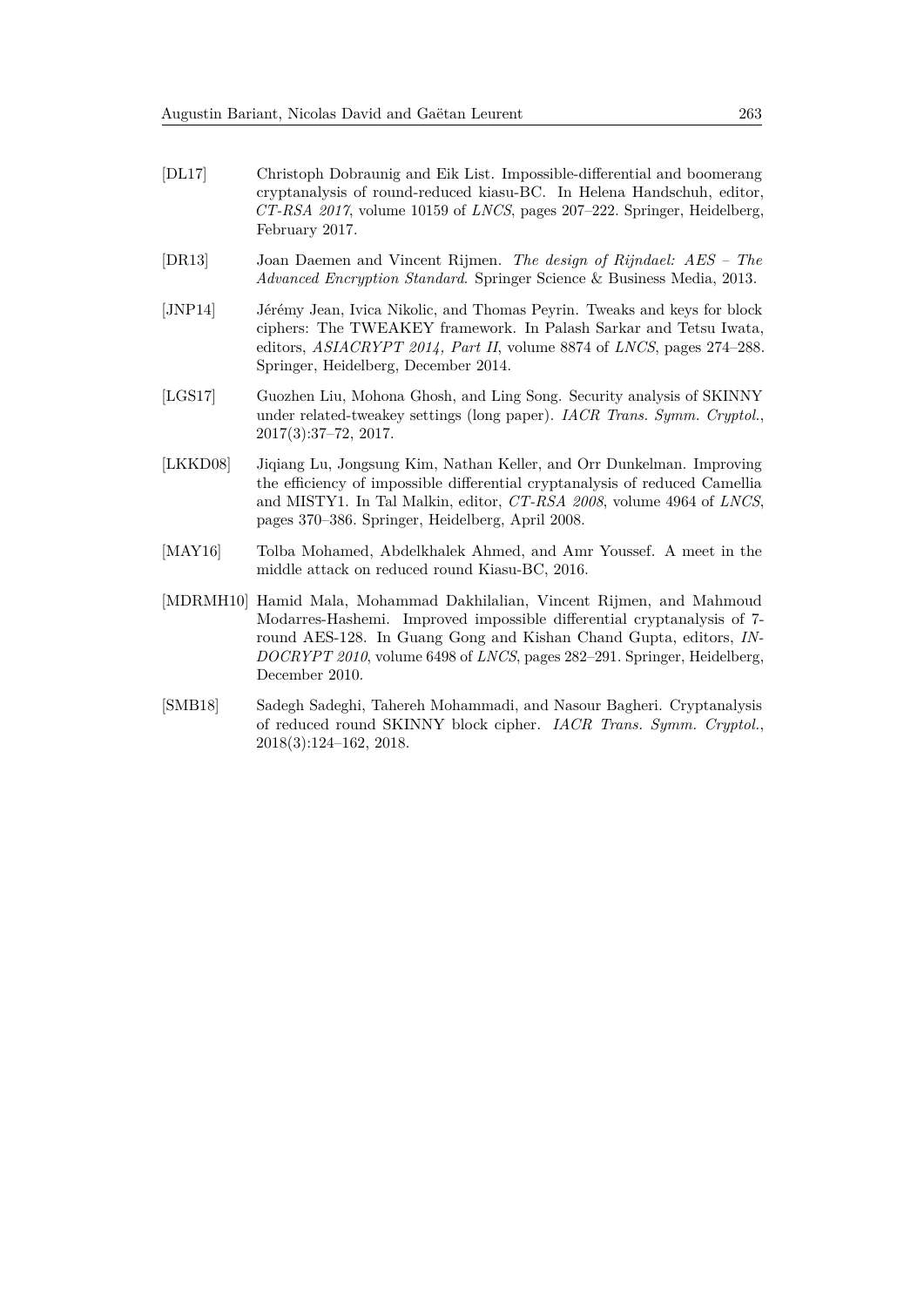# **A Truncated Characteristics for Larger Classes of Weak Keys**

<span id="page-31-0"></span>

**Figure 10:** Differential characteristic for  $2^{119}$  weak keys.